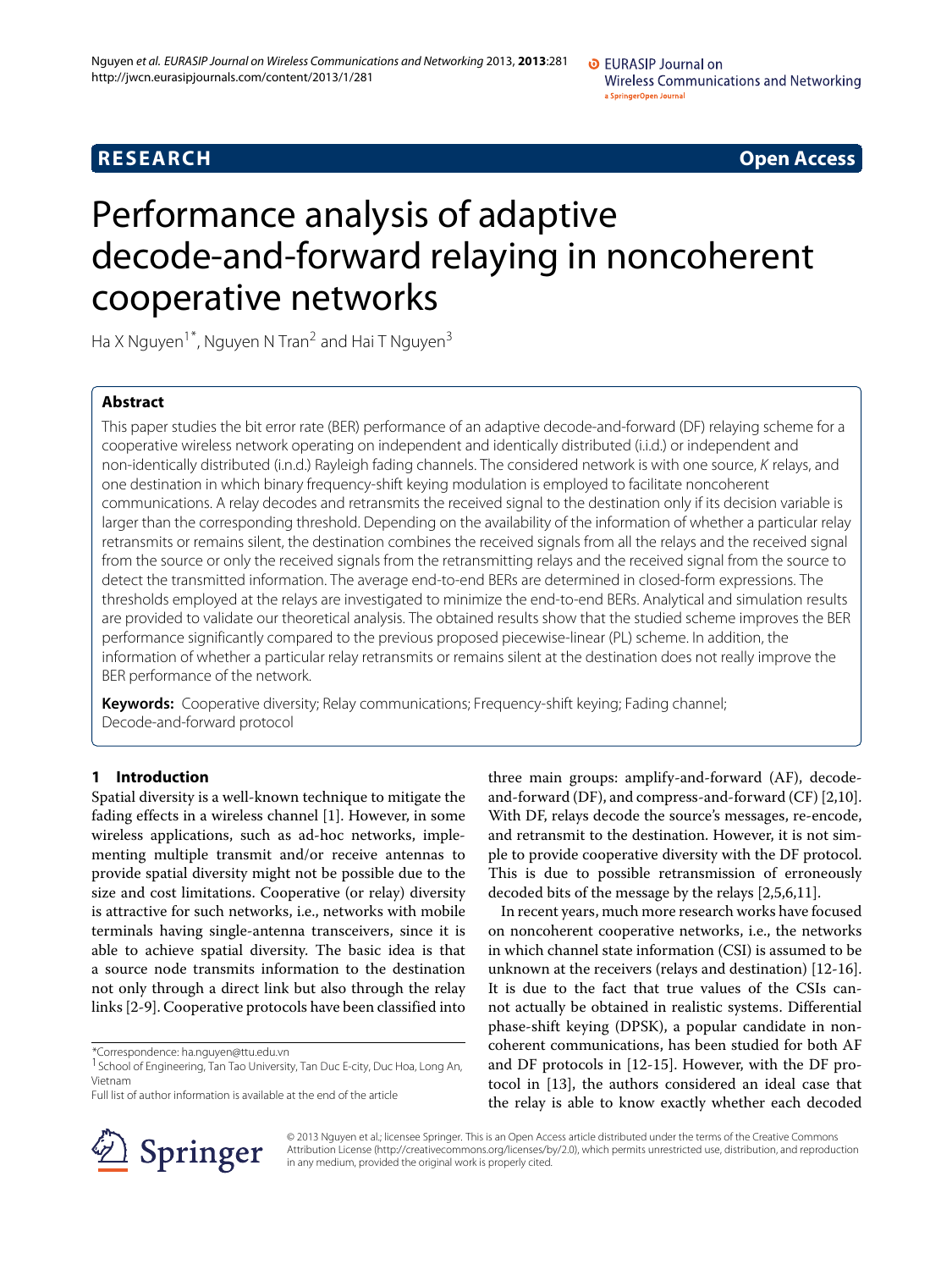symbol is correct or not. The works in [\[14](#page-12-11)[,15\]](#page-12-9) examine a very simple cooperative system with one source, one relay, and one destination node. A framework of noncoherent cooperative diversity for the DF protocol employing frequency-shift keying modulation, another popular modulation scheme in noncoherent communications, has been studied in [\[16\]](#page-12-8). The maximum likelihood (ML) demodulation was proposed to detect the signals at the destination. A suboptimal piecewise linear (PL) scheme was also proposed in [\[16\]](#page-12-8) to eliminate the nonlinearity of the ML scheme. However, it should be mentioned that the closed-form BER approximations for both ML and PL schemes in [\[16\]](#page-12-8) are not available for networks with more than one relays. Furthermore the BER performance with either ML or PL demodulation can still be limited by the error propagation phenomenon [\[8\]](#page-12-12).

To address the issue of error propagation in nonco-herent cooperative networks in [\[16\]](#page-12-8), the work in [\[17\]](#page-12-13) employs two different thresholds: one threshold is used at the relays to select retransmitting relays and the other threshold is used at the destination for detection. By utilizing the maximal ratio combining (MRC), the destination combines the signals from the retransmitting relays and the signal from the source to make the final decision. The results show that the proposed scheme can significantly improve the error performance. Unfortunately, the closed-form BER expressions are only available for the single-relay and two-relay networks [\[17\]](#page-12-13). As such, the optimal threshold values could not be found easily for networks with more than two relays. To overcome this limitation, reference [\[18\]](#page-12-14) employs the selection combining, i.e., select a received signal with the largest decision variable, for the detection of the transmitted information. With this detection scheme, the average end-to-end BER is analytically determined in a closed-form expression with arbitrary number of relays. The scheme still significantly improves the BER performance compared to either ML or PL schemes. However, the work in [\[18\]](#page-12-14) assumes that there is no direct link between the source and destination and the network operates on independent and identically distributed (i.i.d.) Rayleigh fading channels. Also, the theoretical analysis of the diversity order is not provided.

This work is concerned with a general network, i.e., a multiple-relay network operated on either i.i.d. or nonidentically distributed (i.n.d.) Rayleigh fading channels. In particular, after receiving the signal in the first phase from the source, relay *i* decodes and retransmits if its decision variable is larger than the corresponding threshold,  $θ_{r,i}^{th}$ . Otherwise, it remains silent. Two scenarios are considered: (i) the information of whether a particular relay decodes and retransmits or remains silent in the second phase is *unavailable* at the destination (scenario 1), (ii) the information of whether a particular relay decodes and retransmits or remains silent in the second phase is *available* at the destination. The destination combines the signals from all the relays and the signal from the source (scenario 1) or only the signals from the retransmitting relays and the signal from the source (scenario 2) to detect the transmitted information. The average BERs of the proposed schemes are computed in closed-form expressions. Using the derived BERs, the optimal threshold values are determined to minimize the average BERs of the networks. Furthermore, approximate thresholds that achieve a full-diversity order are derived. Numerical results verify that our obtained BER expressions are accurate. Moreover, our proposed scheme provides a superior performance under different channel conditions compared to the previous proposed piecewise-linear (PL) scheme in [\[16\]](#page-12-8). Since the information of whether a particular relay retransmits or remains silent does not really improve the BER performance of the network; the relays do not need to send such information to the destination to reduce the complexity of the network.

The remainder of this paper is organized as follows: Section [2](#page-1-0) describes the system model; Section [3](#page-3-0) presents the BER computation for scenario 1; the BER computation for scenario 2 is derived in Section [4;](#page-6-0) the optimal and approximate threshold values are discussed in Section [5;](#page-6-1) analytical and simulation results are presented in Section [6;](#page-6-2) finally, Section [7](#page-7-0) concludes the paper.

#### <span id="page-1-0"></span>**2 System model**

Consider a wireless network as illustrated in Figure [1,](#page-2-0) where *K* relays help one source node to communicate with its destination. Every node has only one antenna and operates in a half-duplex mode (i.e., a node cannot transmit and receive simultaneously). The *K* relays communicate with the destination over orthogonal channels and the DF protocol is employed at each relay. The source, relays, and destination are denoted and indexed by node 0, node *i*,  $i = 1, \ldots, K$ , and node  $K + 1$ , respectively.

Signal transmission from the source to destination is completed in two phases as follows: in the first phase, the source broadcasts a BFSK signal. In the baseband model, the received signals at node *i* are written as

<span id="page-1-1"></span>
$$
y_{0,i,0} = (1 - x_0) \sqrt{E_0} h_{0,i} + n_{0,i,0}, \tag{1}
$$

$$
y_{0,i,1} = x_0 \sqrt{E_0} h_{0,i} + n_{0,i,1}, \qquad (2)
$$

where  $h_{0,i}$  and  $n_{0,i,k}$  are the fading channel coefficients between node 0 and node *i* and the noise component at node *i*,  $i = 1, ..., K + 1$ , respectively.  $E_0$  is the average transmitted symbol energy of the source. In [\(1\)](#page-1-1) and [\(2\)](#page-1-1), the third subscript  $k \in \{0, 1\}$  denotes the two frequency subbands used in BFSK signalling. Furthermore, the source symbol  $x_0 = 0$  if the first frequency subband is used and  $x_0 = 1$  if the second frequency subband is used.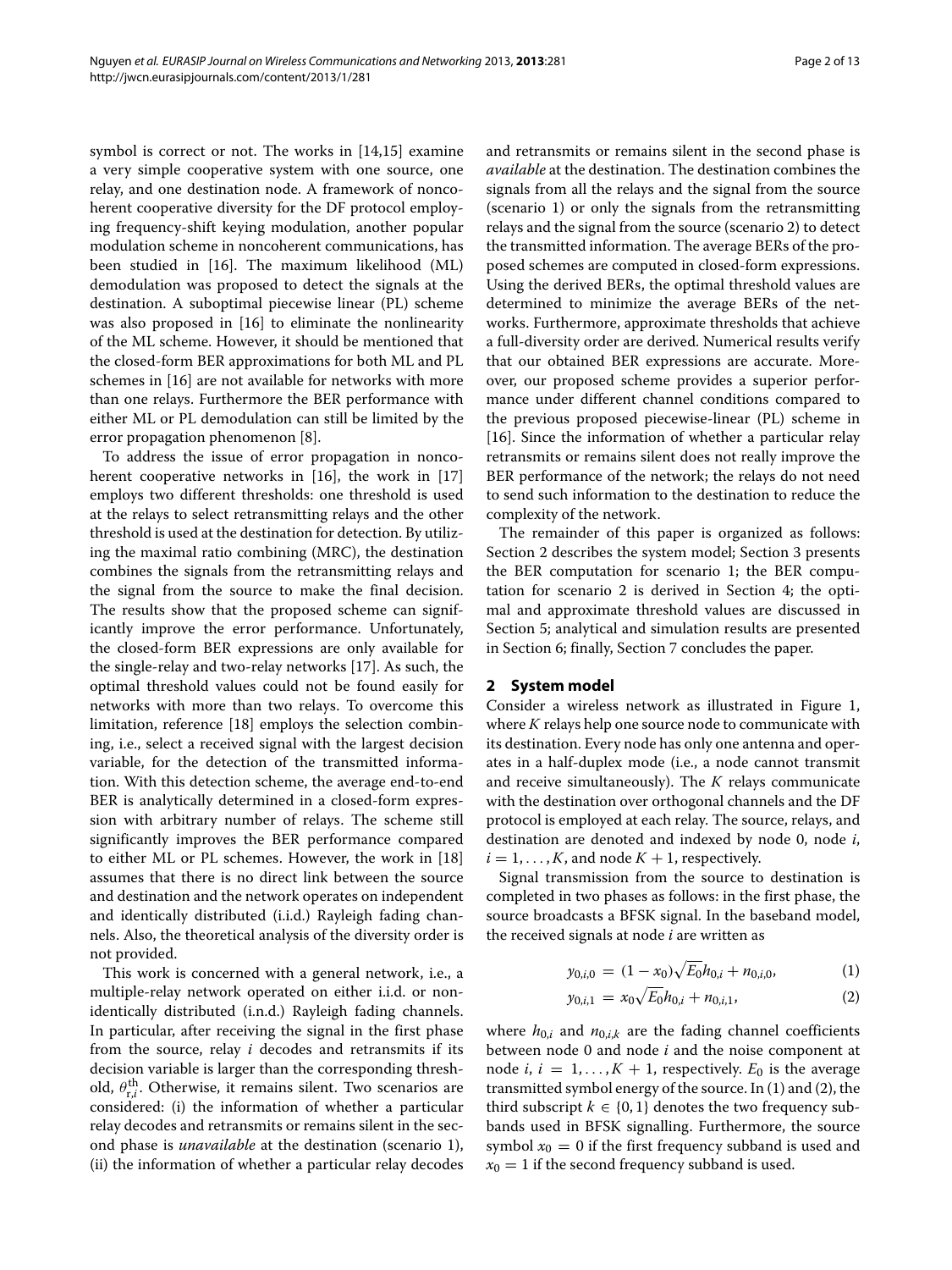

<span id="page-2-0"></span>For the DF protocol, node *i* decodes the signal received from the source and retransmits a BFSK signal to the destination. If node *i* transmits in the second phase, the baseband received signals at the destination are given by

<span id="page-2-2"></span>
$$
y_{i,K+1,0} = (1 - x_i)\sqrt{E_i}h_{i,K+1} + n_{i,K+1,0},
$$
 (3)

$$
y_{i,K+1,1} = x_i \sqrt{E_i} h_{i,K+1} + n_{i,K+1,1},
$$
\n(4)

where  $E_i$  is the average transmitted symbol energy sent by node *i* and  $n_{i,K+1,k}$  is the noise component at the destination in the second phase. Note that if the *i*th relay makes a correct detection, then  $x_i = x_0$ . Otherwise  $x_i \neq x_0$ .

The channel between any two nodes is assumed to be Rayleigh flat fading, modeled as  $^1$   $\mathcal{CN}(0,\sigma_{i,j}^2)$ , where *i*, *j* refer to transmit and receive nodes, respectively. The noise components at the relays and destination are modeled as i.i.d.  $CN(0, N_0)$  random variables. The instantaneous received SNR for the transmission from node *i* to node *j* is  $\gamma_{i,j} = E_i |h_{i,j}|^2 / N_0$  and the average SNR is  $\overline{\gamma}_{i,j}$  =  $E_i \sigma_{i,j}^2 / N_0$ . With Rayleigh fading, the probability distribution function (pdf) of  $\gamma_{i,j}$  is  $f_{i,j}(\gamma_{i,j}) = \frac{1}{\overline{\gamma}_{i,j}} e^{-\gamma_{i,j}/\overline{\gamma}_{i,j}}$ .

# **2.1 ML and PL schemes**

A study [\[16\]](#page-12-8) discusses a framework for ML detection in noncoherent cooperative communications in which the relays always decode and retransmit the received signals. After receiving  $K + 1$  signals from the source and relays and assuming that the destination knows all the average SNRs of the relay-destination links, the ML detector for a noncoherent DF cooperative network can be shown to be [\[16\]](#page-12-8)

$$
\sum_{i=1}^{K} f(t_i) + t_0 \geq 0, \tag{5}
$$

where 
$$
t_i = \frac{\overline{Y}_{i,K+1}}{(1 + \overline{Y}_{i,K+1})N_0} \left( |y_{i,K+1,0}|^2 - |y_{i,K+1,1}|^2 \right),
$$
  
\n $i = 0,...,K$  (6)

<span id="page-2-1"></span>
$$
f(t_i) = \ln \frac{(1 - \epsilon_i)e^{t_i} + \epsilon_i}{\epsilon_i e^{t_i} + (1 - \epsilon_i)}, \quad i = 1, \dots, K
$$
 (7)

and  $\epsilon_i$  is the average probability of error at node *i* which is also assumed to be available at the destination. When the conventional envelope detector is used to detect BFSK signal at the *i*th relay, one has  $\epsilon_i = 1/(2 + \overline{\gamma}_{0,i})$ . Therefore, requiring to know all  $\epsilon_i$  at the destination is equivalent to requiring the knowledge of all the average SNRs of sourcerelay links.

Though being optimal, the nonlinear behavior of [\(7\)](#page-2-1) makes the implementation of the ML detector as well as its BER analysis very difficult. Therefore, a piecewise linear approximation to  $f(t_i)$  is proposed in [\[16\]](#page-12-8) to overcome these disadvantages. The approximation is as follows:

$$
f(t_i) \cong f_{PL}(t_i) = \begin{cases} -T_i, \text{ for } t_i \leq -T_i \\ t_i, \quad \text{ for } -T_i \leq t_i \leq T_i \\ T_i, \quad \text{ for } t_i \geq -T_i \end{cases}
$$
 (8)

where  $T_i = \ln[(1 - \epsilon_i)/\epsilon_i]$  and  $\epsilon_i < 1/2$ . The above approximation is shown in [\[16\]](#page-12-8) to be very tight. Due to the linear behavior of the PL scheme, it is more amenable to practical implementation. Moreover, the error performances of the ML and PL schemes are very close. Therefore, the PL scheme shall be used as a benchmark to analyze the BER performance of our proposed scheme.

#### **2.2 Previous adaptive relaying scheme**

The proposed scheme in [\[17\]](#page-12-13) is summarized as follows: after receiving the signal from the source, node *i* decodes and retransmits a BFSK signal if the magni-  $\left| |y_{0,i,0}|^2 - |y_{0,i,1}|^2 \right|$  satisfies  $\theta_{0,i} > \theta_{r,i}^{th}$  ?. If node *i* transmits tude of the energy difference in two subbands  $\theta_{0,i}$  =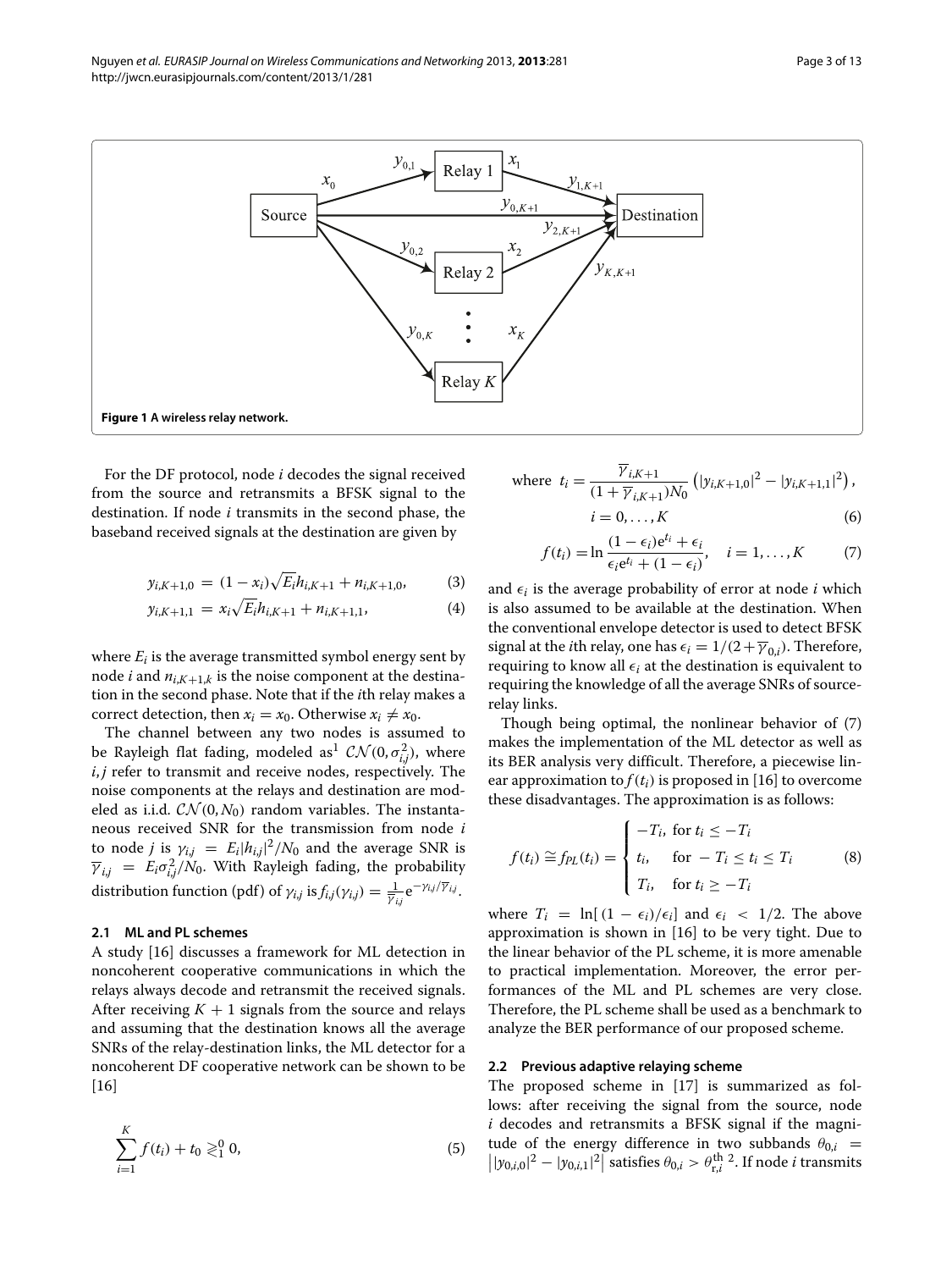in the second phase, the received signals at the destination in the two subbands are given as in [\(3\)](#page-2-2) and [\(4\)](#page-2-2). Otherwise, node *i* remains silent. In this case, the outputs in the two subbands are

<span id="page-3-2"></span>
$$
y_{i,K+1,0} = n_{i,K+1,0},\tag{9}
$$

$$
y_{i,K+1,1} = n_{i,K+1,1}.\tag{10}
$$

Then the destination compares the magnitude of the energy difference in the two subbands of each relaydestination link, i.e.,  $\theta_{i,K+1} = ||y_{i,K+1,0}|^2 - |y_{i,K+1,1}|^2 |$  for  $i = 1, \ldots, K$ , with the threshold  $\theta_d^{\text{th}}$  to decide a retransmitting relay. If  $\theta_{i,K+1} > \theta_{\mathbf{d}}^{\mathbf{th}}$ , the destination marks the *i*th relay as a retransmitting relay. Otherwise it marks it as a silent relay.

Finally, the destination combines the signals from the retransmitting relays and the signal from the source to decode. Based on the available information at the destination, the optimum detector is of the following form [\[16\]](#page-12-8):

<span id="page-3-3"></span>
$$
\Lambda = \sum_{i=0}^{K} \frac{\overline{\gamma}_{i,K+1}}{(\overline{\gamma}_{i,K+1} + 1)N_0} \left( |y_{i,K+1,0}|^2 - |y_{i,K+1,1}|^2 \right) \delta_i \gtrless_1^0 0,
$$
\n(11)

where  $\delta_i = 1$  if node *i* is marked as a retransmitting relay, and  $\delta_i = 0$  otherwise.

It is worth to mention again that the closed-form BER expressions were only available for the single-relay and two-relay networks for this scheme. As such, the important task of optimizing the threshold values has to rely on numerical search for networks with more than two relays.

#### **2.3 Proposed scheme**

The proposed scheme is illustrated in Figure [2.](#page-3-1) Different from the work in [\[17\]](#page-12-13), this work does not assume that all the relays have the same average SNRs to the source

and to the destination, i.e., i.i.d. Rayleigh fading channels. Therefore, *K* thresholds  $\{\theta_{r,1}^{th}, \theta_{r,2}^{th}, \ldots, \theta_{r,K}^{th}\}$  are employed. Similar to [\[17\]](#page-12-13), if node *i* transmits in the second phase, the outputs in the two subbands are given as in [\(3\)](#page-2-2) and [\(4\)](#page-2-2). Otherwise, the outputs in the two subbands are as in [\(9\)](#page-3-2) and [\(10\)](#page-3-2).

As mentioned earlier, this paper studies two different scenarios: (scenario 1) the information of whether a particular relay retransmits or remains silent in the second phase is *unavailable* at the destination. In this scenario, the destination combines the received signals from all the relays and the received signal from the source to detect the transmitted information, i.e., the detector is written as [\(11\)](#page-3-3) where  $\delta_0 = \delta_1 = \cdots = \delta_K = 1$ , scenario 2) this scenario assumes that the destination knows exactly whether a particular relay transmits or remains silent in the second phase. Hence, the detector is also as [\(11\)](#page-3-3) where  $\delta_i = 1$  if node *i* is a retransmitting relay, and  $\delta_i = 0$  otherwise. It is noted that the detector in [\[17\]](#page-12-13) employs a threshold to mark whether a particular relay is a retransmitting relay or not. It is clear that the performance of the detector in [\[17\]](#page-12-13) is always worse than the performance of the detector in scenario 1, but better than the performance of the detector in scenario 2. However, the complexity is inverse. On the other hand, the advantage of the detection in this study over the study in [\[17\]](#page-12-13) is that it allows a closed-form BER expression for a general network with *K* relays.

In the next sections, we derive the average BERs for two scenarios under i.i.d. and i.n.d. Rayleigh fading channels. Using the derived BERs, the optimal thresholds are numerically found in Section [5.](#page-6-1)

# <span id="page-3-0"></span>**3 BER analysis for scenario 1**

Recall that scenario 1 assumes that the information of whether a particular relay retransmits or remains silent in the second phase is unavailable at the destination. The

<span id="page-3-1"></span>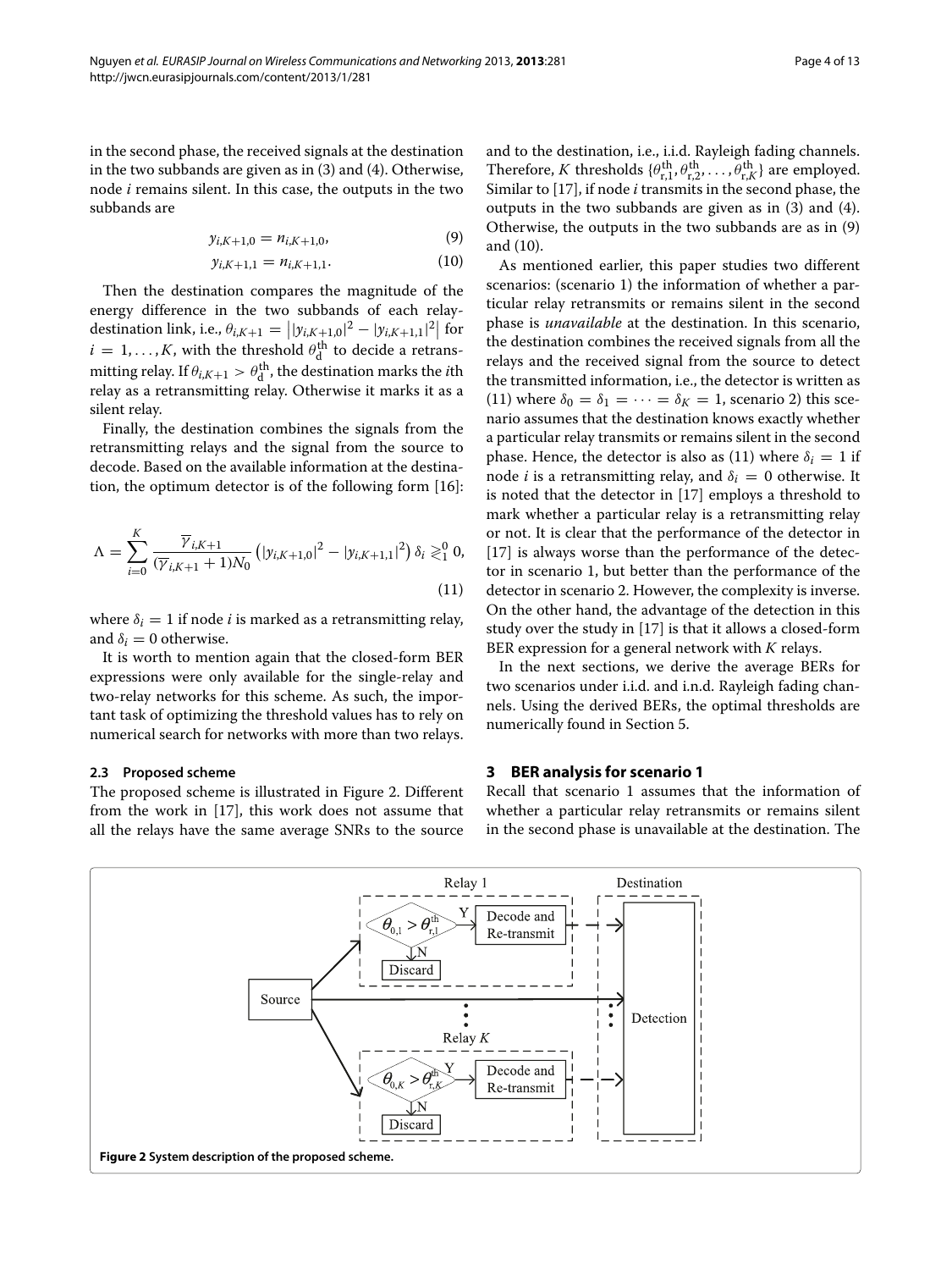<span id="page-4-4"></span>
$$
\Lambda = \sum_{i=0}^{K} \frac{\overline{\gamma}_{i,K+1}}{(\overline{\gamma}_{i,K+1} + 1)N_0} |y_{i,K+1,0}|^2
$$

$$
-\sum_{i=0}^{K} \frac{\overline{\gamma}_{i,K+1}}{(\overline{\gamma}_{i,K+1} + 1)N_0} |y_{i,K+1,1}|^2 = X - Y \geq 0, \tag{12}
$$

We adopt the convention that i.i.d. fading channels means that all the relays have the same average SNRs to the source and to the destination, i.e.,  $\overline{\gamma}_{0,1} = \overline{\gamma}_{0,2} = \cdots =$  $\overline{\gamma}_{0,K} = \overline{\gamma}_1$  and  $\overline{\gamma}_{1,K+1} = \overline{\gamma}_{2,K+1} = \cdots = \overline{\gamma}_{K,K+1} = \overline{\gamma}_2$ . Otherwise, the term 'i.n.d. fading channels' is used. In what follows, the average BERs for scenario 1 under i.i.d. and i.n.d. Rayleigh fading channels are derived.

#### **3.1 i.n.d. fading channels**

We assume that the set  $S_{\text{relav}} = \{1, 2, ..., K\}$  of *K* relays are divided into three disjoint subsets  $\Omega_C$ ,  $\Omega_I$ , and  $\Omega_S$ where  $\Omega_C$ ,  $\Omega_I$ , and  $\Omega_S$  are the sets of relays that forward a correct bit, an incorrect bit, and remain silent in the second phase, respectively. The probability of occurrence of  $\{\Omega_C, \Omega_I, \Omega_S\}$  can be computed as [\[17](#page-12-13)[,18\]](#page-12-14)

$$
P(\Omega_{\rm C}, \Omega_{\rm I}, \Omega_{\rm S}) = \prod_{i \in \Omega_{\rm C} \cup \Omega_{\rm I}} \left[ 1 - I_1(\theta_{\rm r,i}^{\rm th}, \overline{\gamma}_{0,i}) \right] \prod_{i \in \Omega_{\rm S}} I_1(\theta_{\rm r,i}^{\rm th}, \overline{\gamma}_{0,i})
$$

$$
\times \prod_{i \in \Omega_{\rm C}} \left[ 1 - I_2(\theta_{\rm r,i}^{\rm th}, \overline{\gamma}_{0,i}) \right]
$$

$$
\times \prod_{i \in \Omega_{\rm I}} I_2(\theta_{\rm r,i}^{\rm th}, \overline{\gamma}_{0,i})
$$
(13)

where  $I_1(\theta_{\text{r},i}^{\text{th}}, \overline{\gamma}_{0,i})$  is the probability that the magnitude of the energy difference in the two subbands at node *i* is smaller than the corresponding threshold, i.e.,  $\theta_{0,i} < \theta_{r,i}^{th}$ . It is given as [\[17,](#page-12-13)[18\]](#page-12-14)

$$
I_{1}(\theta_{\mathrm{r},i}^{\mathrm{th}}, \overline{\gamma}_{0,i}) = \frac{1 + \overline{\gamma}_{0,i}}{2 + \overline{\gamma}_{0,i}} \left( 1 - e^{-\theta_{\mathrm{r},i}^{\mathrm{th}}/(1 + \overline{\gamma}_{0,i})} \right) + \frac{1}{2 + \overline{\gamma}_{0,i}} \left( 1 - e^{-\theta_{\mathrm{r},i}^{\mathrm{th}}} \right).
$$
\n(14)

On the other hand,  $I_2(\theta_{\text{r},i}^{\text{th}}, \overline{\gamma}_{0,i})$  is the probability of error at node  $i, i = 1, \ldots, K$ , given that the magnitude of the energy difference in the two subbands is larger than the threshold, i.e.,  $\theta_{0,i} > \theta_{\text{r},i}^{\text{th}}$ . It is computed as [\[17](#page-12-13)[,18\]](#page-12-14)

<span id="page-4-0"></span>
$$
I_2(\theta_{\rm r,i}^{\rm th}, \overline{\gamma}_{0,i}) = \frac{1}{1 - I_1(\theta_{\rm r,i}^{\rm th}, \overline{\gamma}_{0,i})} \frac{e^{-\theta_{\rm r,i}^{\rm th}}}{2 + \overline{\gamma}_{0,i}}
$$
(15)

The average BER of the network is equal to

$$
BER(\theta_{r,1}^{th}, \theta_{r,2}^{th}, \dots, \theta_{r,K}^{th}) = \sum_{\Omega_C \in S_{\text{relay}}} \sum_{\Omega_C \cap \Omega_I = \emptyset, \Omega_I \in S_{\text{relay}}} \times P(\Omega_C, \Omega_I, \Omega_S) P(\varepsilon | \Omega_C, \Omega_I, \Omega_S)
$$
\n(16)

where the conditioned BER given  $\{\Omega_C, \Omega_I, \Omega_S\}$  is found as (see Appendix [1\)](#page-8-0)

<span id="page-4-1"></span>
$$
P(\varepsilon|\Omega_{C}, \Omega_{I}, \Omega_{S}) = \frac{A_{1}D_{1}}{2 + \overline{\gamma}_{0,K+1}} + \sum_{i \in \Omega_{C}} \frac{D_{1}B_{i}\overline{\gamma}_{0,K+1}}{(1 + \overline{\gamma}_{0,K+1})\overline{\gamma}_{i,K+1} + \overline{\gamma}_{0,K+1}} + \sum_{i \in \Omega_{I} \cup \Omega_{S}} \frac{D_{1}C_{i}\overline{\gamma}_{0,K+1}}{(1 + \overline{\gamma}_{0,K+1})\overline{\gamma}_{i,K+1}/(1 + \overline{\gamma}_{i,K+1}) + \overline{\gamma}_{0,K+1}} + \sum_{i \in \Omega_{I}} \frac{A_{1}E_{i}\overline{\gamma}_{i,K+1}}{\overline{\gamma}_{i,K+1} + \overline{\gamma}_{0,K+1}} + \sum_{i \in \Omega_{C}} \sum_{j \in \Omega_{I}} \frac{E_{j}B_{i}\overline{\gamma}_{j,K+1}}{\overline{\gamma}_{j,K+1} + \overline{\gamma}_{i,K+1}} + \sum_{i \in \Omega_{I} \cup \Omega_{S}} \sum_{j \in \Omega_{I}} \frac{C_{i}E_{j}\overline{\gamma}_{j,K+1}(1 + \overline{\gamma}_{i,K+1})}{(1 + \overline{\gamma}_{i,K+1})\overline{\gamma}_{j,K+1} + \overline{\gamma}_{i,K+1}} + \sum_{i \in \Omega_{C} \cup \Omega_{S}} \frac{A_{1}E_{i}\overline{\gamma}_{i,K+1}}{(1 + \overline{\gamma}_{i,K+1})\overline{\gamma}_{0,K+1} + \overline{\gamma}_{i,K+1}} + \sum_{i \in \Omega_{C} \cup \Omega_{S}} \frac{B_{i}E_{j}\overline{\gamma}_{j,K+1}}{(1 + \overline{\gamma}_{j,K+1})\overline{\gamma}_{i,K+1} + \overline{\gamma}_{j,K+1}} + \sum_{i \in \Omega_{I} \cup \Omega_{S}} \sum_{j \in \Omega_{C} \cup \Omega_{S}} \frac{C_{i}E_{j}\overline{\gamma}_{j,K+1}}{(1 + \overline{\gamma}_{j,K+1})\overline{\gamma}_{i,K+1} + \overline{\gamma}_{j,K+1}} \frac{C_{i}E_{j}\overline{\gamma}_{j,K+1}(1 + \overline{\gamma}_{i,K+1})}{(17)}
$$

<span id="page-4-3"></span><span id="page-4-2"></span>where

$$
A_1 = \prod_{i \in \Omega_C} \left( 1 - \frac{\overline{\gamma}_{i,K+1}}{\overline{\gamma}_{0,K+1}} \right)^{-1} \prod_{i \in \Omega_1 \cup \Omega_S} \left( 1 - \frac{\overline{\gamma}_{i,K+1}}{(1 + \overline{\gamma}_{i,K+1}) \overline{\gamma}_{0,K+1}} \right)^{-1},\tag{18}
$$

$$
B_j = \left(1 - \frac{\overline{\gamma}_{0,K+1}}{\overline{\gamma}_{j,K+1}}\right)^{-1} \prod_{i \in \Omega_C, i \neq j} \left(1 - \frac{\overline{\gamma}_{i,K+1}}{\overline{\gamma}_{j,K+1}}\right)^{-1}
$$
  

$$
\prod_{i \in \Omega_1 \cup \Omega_S} \left(1 - \frac{\overline{\gamma}_{i,K+1}}{(1 + \overline{\gamma}_{i,K+1})\overline{\gamma}_{j,K+1}}s\right)^{-1},
$$
(19)

$$
C_{j} = \left(1 - \frac{\overline{\gamma}_{0,K+1}(1+\overline{\gamma}_{j,K+1})}{\overline{\gamma}_{j,K+1}}\right)^{-1} \prod_{i \in \Omega_{C}} \left(1 - \frac{\overline{\gamma}_{i,K+1}(1+\overline{\gamma}_{j,K+1})}{\overline{\gamma}_{j,K+1}}\right)^{-1}
$$

$$
\prod_{i \in \Omega_{I} \cup \Omega_{S}, i \neq j} \left(1 - \frac{\overline{\gamma}_{i,K+1}(1+\overline{\gamma}_{j,K+1})}{\overline{\gamma}_{j,K+1}(1+\overline{\gamma}_{i,K+1})}\right)^{-1},\tag{20}
$$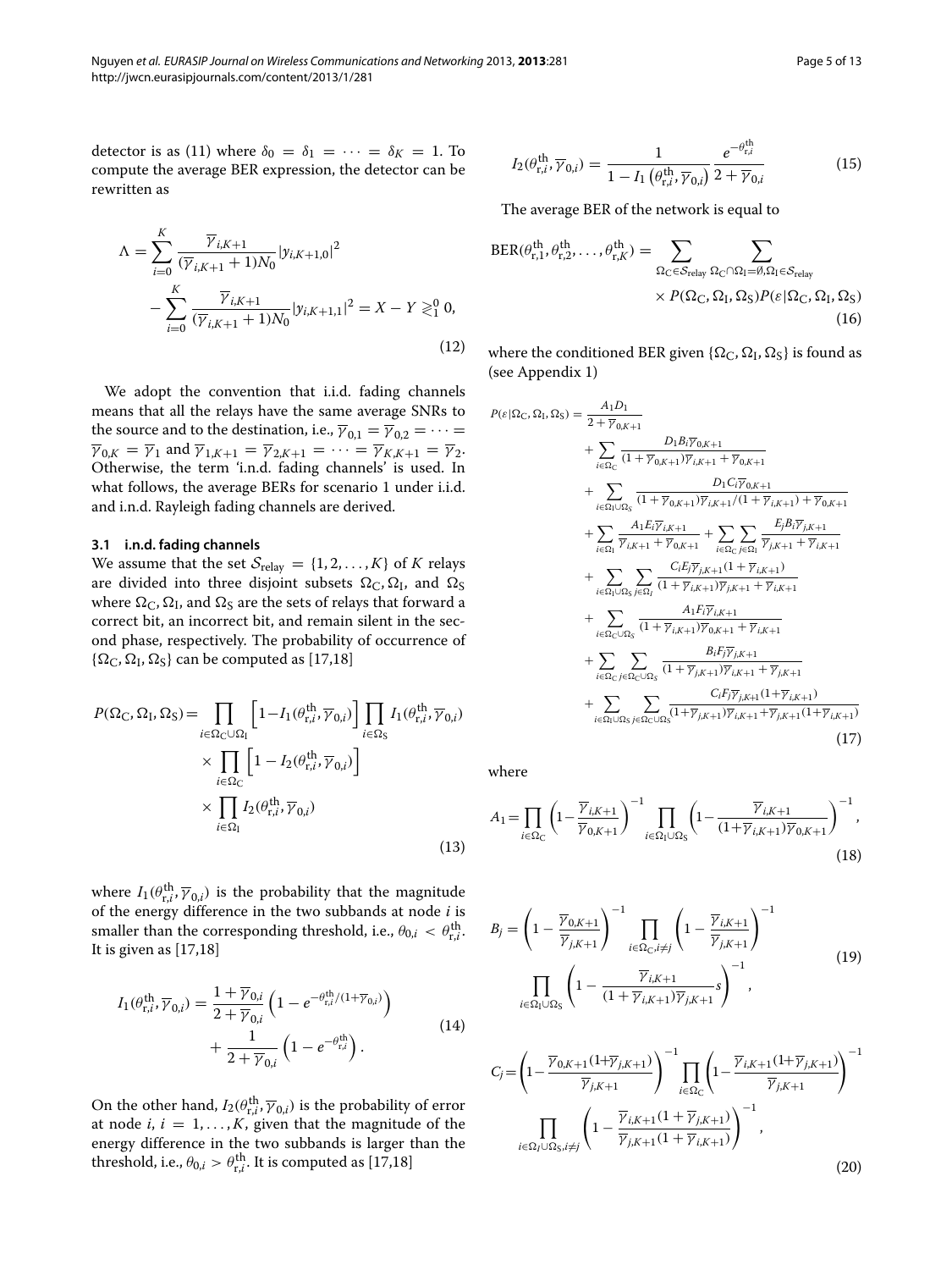$$
D_1 = \prod_{i \in \Omega_1} \left( 1 - \frac{\overline{\gamma}_{i,K+1} (1 + \overline{\gamma}_{0,K+1})}{\overline{\gamma}_{0,K+1}} \right)^{-1}
$$
  

$$
\prod_{i \in \Omega_1 \cup \Omega_2} \left( 1 - \frac{\overline{\gamma}_{i,K+1} (1 + \overline{\gamma}_{0,K+1})}{\overline{\gamma}_{0,K+1} (1 + \overline{\gamma}_{i,K+1})} \right)^{-1},
$$
 (21)

$$
E_j = \left(1 - \frac{\overline{\gamma}_{0,K+1}}{\overline{\gamma}_{j,K+1}(1 + \overline{\gamma}_{0,K+1})}\right)^{-1} \prod_{i \in \Omega_1, i \neq j} \left(1 - \frac{\overline{\gamma}_{i,K+1}}{\overline{\gamma}_{j,K+1}}\right)^{-1}
$$

$$
\prod_{i \in \Omega_C \cup \Omega_S} \left(1 - \frac{\overline{\gamma}_{i,K+1}}{\overline{\gamma}_{j,K+1}(1 + \overline{\gamma}_{i,K+1})}\right)^{-1},\tag{22}
$$

<span id="page-5-1"></span>
$$
F_{j} = \left(1 - \frac{\overline{Y}_{0,K+1}(1 + \overline{\gamma}_{j,K+1})}{\overline{Y}_{j,K+1}(1 + \overline{Y}_{0,K+1})}\right)^{-1}
$$

$$
\prod_{i \in \Omega_{I}} \left(1 - \frac{\overline{Y}_{i,K+1}(1 + \overline{Y}_{j,K+1})}{\overline{Y}_{j,K+1}}\right)^{-1}
$$
(23)
$$
\prod_{i \in \Omega_{C} \cup \Omega_{S}, i \neq j} \left(1 - \frac{\overline{Y}_{i,K+1}(1 + \overline{Y}_{j,K+1})}{\overline{Y}_{j,K+1}(1 + \overline{Y}_{i,K+1})}\right)^{-1}.
$$

#### <span id="page-5-2"></span>**3.2 i.i.d. fading channels**

Since all the relays are assumed to have the same average SNRs to the source and to the destination, i.e.,  $\overline{\gamma}_{0,1} =$  $\overline{\gamma}_{0,2} = \cdots = \overline{\gamma}_{0,K} = \overline{\gamma}_1$  and  $\overline{\gamma}_{1,K+1} = \overline{\gamma}_{2,K+1} = \cdots$  $\overline{\gamma}_{K,K+1} = \overline{\gamma}_2$ , all the relays employ the same threshold, i.e.,  $\theta_{\text{r},1}^{\text{th}} = \cdots = \theta_{\text{r},K}^{\text{th}} = \theta_{\text{r}}^{\text{th}}$ . Similar to the previous section, three disjoint subsets  $\Omega_{\rm C}$ ,  $\Omega_{\rm I}$ , and  $\Omega_{\rm S}$  are divided. Assume that  $|\Omega_{\text{C}}| = M$ ,  $|\Omega_{\text{I}}| = N$ , and  $|\Omega_{\text{S}}| = L$  where  $|\Omega|$  denotes the cardinality of the set  $\Omega$ . Clearly,  $K = M + N + L$ . Using the moment-generating function (MGF) technique as in Appendix [1,](#page-8-0) the average BER of the network in this case can be computed as

<span id="page-5-0"></span>
$$
BER(\theta_r^{\text{th}}) = \sum_{M=0}^{K} \sum_{N=K-M}^{K} = P(M, N, L)P(\varepsilon|M, N, L)
$$
\n(24)

where the probability of occurrence of {*M*, *N*, *L*} is

$$
P(M, N, L) = {K \choose M} {K - M \choose N} \left[ 1 - I_1(\theta_r^{\text{th}}, \overline{\gamma}_1) \right]^{M+N}
$$

$$
\times \left[ 1 - I_2(\theta_r^{\text{th}}, \overline{\gamma}_1) \right]^M \left[ I_2(\theta_r^{\text{th}}, \overline{\gamma}_1) \right]^N
$$

$$
\times \left[ I_1(\theta_r^{\text{th}}, \overline{\gamma}_1) \right]^L.
$$
 (25)

<span id="page-5-4"></span>Meanwhile, the conditional BER given {*M*, *N*, *L*} can be determined as

$$
P(\varepsilon|M,N,L) = \frac{A_1D_1}{2+\overline{\gamma}_0} + \sum_{i=1}^{M} B_i D_1 \left[ 1 - \sum_{k=0}^{i-1} \frac{(1+\overline{\gamma}_0)\overline{\gamma}_0^k \overline{\gamma}_2}{(\overline{\gamma}_0 + (1+\overline{\gamma}_0)\overline{\gamma}_2)^{k+1}} \right] + \sum_{i=1}^{N+L} C_i D_1 \left[ 1 - \sum_{k=0}^{i-1} \frac{(1+\overline{\gamma}_0)\overline{\gamma}_0^k \overline{\gamma}_2/(1+\overline{\gamma}_2)}{(\overline{\gamma}_0 + (1+\overline{\gamma}_0)\overline{\gamma}_2/(1+\overline{\gamma}_2))^{k+1}} \right] + \sum_{i=1}^{N} A_1 E_i \left[ 1 - \left( \frac{\overline{\gamma}_0}{\overline{\gamma}_0 + \overline{\gamma}_2} \right)^i \right] + \sum_{j=1}^{N} \sum_{i=1}^{M} E_j B_i \left[ 1 - \sum_{k=0}^{i-1} \frac{(k+j-1)!}{k!(j-1)!} \frac{1}{2^{k+j}} \right] + \sum_{j=1}^{N} \sum_{i=1}^{N+L} E_j C_i \left[ 1 - \sum_{k=0}^{i-1} \frac{(k+j-1)!}{k!(j-1)!} \frac{(1+\overline{\gamma}_2)^k}{(2+\overline{\gamma}_2)^{k+j}} \right] + \sum_{i=1}^{M+L} A_1 F_i \left[ 1 - \left( \frac{\overline{\gamma}_0}{\overline{\gamma}_0 + \overline{\gamma}_2/(1+\overline{\gamma}_2)} \right)^i \right] + \sum_{j=1}^{M+L} \sum_{i=1}^{M} F_j B_i \left[ 1 - \sum_{k=0}^{i-1} \frac{(k+j-1)!}{k!(j-1)!} \frac{(1+\overline{\gamma}_2)^j}{(2+\overline{\gamma}_2)^{k+j}} \right] + \sum_{j=1}^{M+L} \sum_{i=1}^{N+L} F_j C_i \left[ 1 - \sum_{k=0}^{i-1} \frac{(k+j-1)!}{k!(j-1)!} \frac{1}{2^{k+j}} \right]
$$
(26)

$$
A_1 = \left(1 - \frac{\overline{\gamma}_2}{\overline{\gamma}_0}\right)^{-M} \left(1 - \frac{\overline{\gamma}_2}{\overline{\gamma}_0(1 + \overline{\gamma}_2)}\right)^{-N - L},\qquad(27)
$$

$$
B_i = \frac{\overline{\gamma}_2^{i-M}}{(M-i)!} \frac{\partial^{M-i}}{\partial s^{M-i}} \left[ \left( 1 + \overline{\gamma}_0 s \right)^{-1} \times \left( 1 + \frac{\overline{\gamma}_2}{1 + \overline{\gamma}_2} s \right)^{-N-L} \right]_{s=-1/\overline{\gamma}_2},
$$
\n(28)

$$
C_i = \frac{\overline{\gamma}_2^{i-N-L}}{(N+L-i)!} \frac{\partial^{N+L-i}}{\partial s^{N+L-i}} \left[ \left( 1 + \overline{\gamma}_0 s \right)^{-1} \times \left( 1 + \overline{\gamma}_2 s \right)^{-M} \right]_{s = -(1+\overline{\gamma}_2)/\overline{\gamma}_2},
$$
\n(29)

$$
D_1 = \left(1 + \frac{\overline{\gamma}_2(1+\overline{\gamma}_0)}{\overline{\gamma}_0}\right)^{-N} \left(1 + \frac{\overline{\gamma}_2(1+\overline{\gamma}_0)}{\overline{\gamma}_0(1+\overline{\gamma}_2)}\right)^{-M-L},\tag{30}
$$

<span id="page-5-3"></span>
$$
E_i = \frac{\overline{\gamma}_2^{i-N}}{(N-i)!} \frac{\partial^{N-i}}{\partial s^{N-i}} \left[ \left( 1 + \frac{\overline{\gamma}_0}{1 + \overline{\gamma}_0} s \right)^{-1} \times \left( 1 + \frac{\overline{\gamma}_2}{1 + \overline{\gamma}_2} s \right)^{-M-L} \right]_{s=-1/\overline{\gamma}_2},
$$
\n(31)

$$
F_i = \frac{\overline{\gamma}_2^{i-M-L}}{(M+L-i)!} \frac{\partial^{M+L-i}}{\partial s^{M+L-i}} \left[ \left( 1 + \frac{\overline{\gamma}_0}{1+\overline{\gamma}_0} s \right)^{-1} \right] \times \left( 1 + \overline{\gamma}_2 s \right)^{-N} \Big]_{s = -(1+\overline{\gamma}_2)/\overline{\gamma}_2}.
$$
\n(32)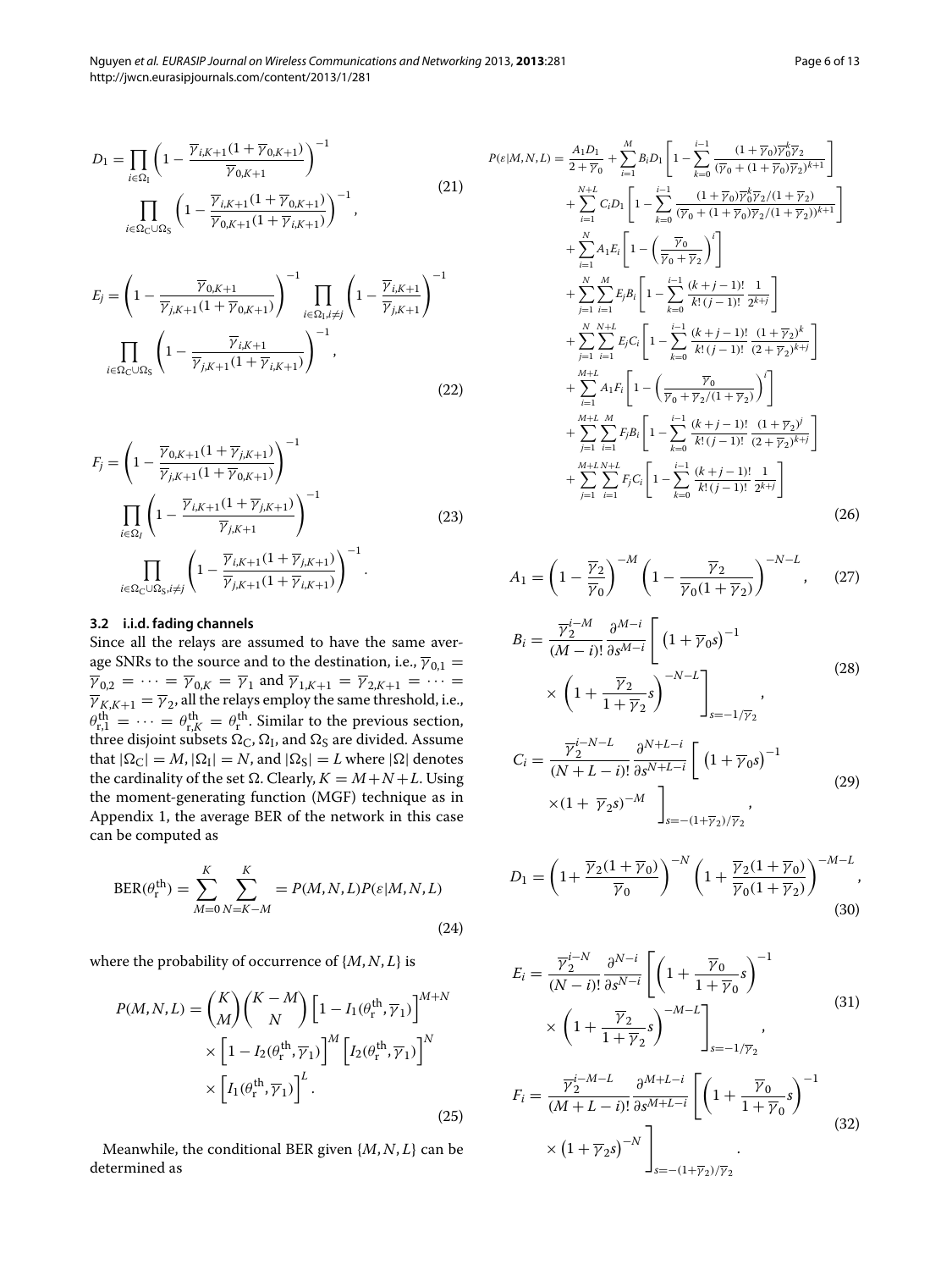To summarize, the final expressions of the average BERs of the proposed adaptive relaying scheme for scenario 1 under i.n.d. and i.i.d. fading channels can be analytically computed by substituting all the related expressions into [\(16\)](#page-4-0) and [\(24\)](#page-5-0). Based on the average BERs, the optimal threshold values shall be chosen to minimize the average BER.

## <span id="page-6-0"></span>**4 BER analysis for scenario 2**

In this section, we derive the average BER for a *K*-relay network in which the destination exactly knows the information of whether a particular relay transmits or remains silent in the second phase. Similar to scenario 1, two different cases are considered: (i) the transmission is over i.n.d. Rayleigh fading channels, (ii) the transmission is over i.i.d. Rayleigh fading channels. The detector in [\(11\)](#page-3-3) is rewritten as

$$
\Lambda = \sum_{i=0}^{K} \frac{\overline{\gamma}_{i,K+1}}{(\overline{\gamma}_{i,K+1} + 1)N_0} |y_{i,K+1,0}|^2 \delta_i
$$
  

$$
- \sum_{i=0}^{K} \frac{\overline{\gamma}_{i,K+1}}{(\overline{\gamma}_{i,K+1} + 1)N_0} |y_{i,K+1,1}|^2 \delta_i = X - Y \geq 0_0
$$
 (33)

where  $\delta_i = 1$  if node *i* is a retransmitting relay, and  $\delta_i = 0$ otherwise.

#### **4.1 i.n.d. fading channels**

With three disjoint subsets  $\Omega_C$ ,  $\Omega_I$ , and  $\Omega_S$  defined in the previous section, the subset  $\Omega$ <sub>S</sub> is known at the destination in this scenario. It is clear that the destination does not combine the received signals from the relays that belongs to the subset  $\Omega_{\mathsf{S}}$ . Therefore, the conditioned BER given  $\{\Omega_C, \Omega_I, \Omega_S\}$  can be found by eliminating the subset  $\Omega$ <sub>S</sub> in [\(17\)](#page-4-1). Similarly,  $A_1, B_i, C_i, D_1, E_i$ , and  $F_i$  are defined as in [\(18\)](#page-4-2) to [\(23\)](#page-5-1) but eliminating the subset  $\Omega$ <sub>S</sub> (see Appendix [2\)](#page-9-0). Meanwhile, the probability of occurrence of  $\{\Omega_C, \Omega_I, \Omega_S\}$  and the average BER of the network are computed as [\(13\)](#page-4-3) and [\(16\)](#page-4-0), respectively.

#### **4.2 i.i.d. fading channels**

Similar to Section [3.2,](#page-5-2) the average BER of the network and the probability of occurrence of  $\{M, N, L\}$  are given in [\(24\)](#page-5-0) and [\(25\)](#page-5-3), respectively. Meanwhile, the conditioned BER given  $\{M, N, L\}$  can be found by removing the *L* component in [\(26\)](#page-5-4) (see Appendix [3\)](#page-10-0).

#### <span id="page-6-1"></span>**5 Optimal and approximate thresholds**

The choice of the thresholds can strongly affect the BER performance. If the thresholds are either too large (relays rarely retransmit, i.e., the system degenerates to the source-destination channel) or too small (relays always retransmit, i.e., the retransmission of erroneously decoded bits makes the error performance worse), the performance of the network resembles that of a point-to-point system because in either case, the diversity order of the system is equal to one. Hence, one is interested in finding the optimal thresholds for the proposed relaying scheme. With the closed-form BERs obtained in the previous sections, the optimization problem for the i.n.d. fading channel case can be set up as follows:

<span id="page-6-3"></span>
$$
\left(\widehat{\theta}_{r,1}^{th}, \widehat{\theta}_{r,2}^{th}, \ldots, \widehat{\theta}_{r,K}^{th}\right) = \arg\min_{\substack{(\theta_{r,1}^{th}, \theta_{r,2}^{th}, \ldots, \theta_{r,K}^{th}) \\ \text{BER}\left(\theta_{r,1}^{th}, \theta_{r,2}^{th}, \ldots, \theta_{r,K}^{th}\right). \tag{34}}
$$

Meanwhile, the optimization problem for the i.i.d. fading channel case can be set up:

<span id="page-6-4"></span>
$$
\widehat{\theta}_{\mathrm{r}}^{\mathrm{th}} = \arg\min_{\theta_{\mathrm{r}}^{\mathrm{th}}} \mathrm{BER}\left(\theta_{\mathrm{r}}^{\mathrm{th}}\right). \tag{35}
$$

The above optimization problems can be solved by some optimization techniques such as the Lagrange method [\[19\]](#page-12-15) since the average BER expressions have been set up. However, the exponential terms in the final BER expressions render closed-form solutions intractable. Therefore, the optimization problem in [\(34\)](#page-6-3) or [\(35\)](#page-6-4) is simply solved by using the MATLAB Optimization Toolbox command 'fmincon' designed to find the minimum of a given constrained nonlinear multivariable function. It should be noted that the average BERs formulated in the previous sections only require information on the average SNRs of the source-destination, source-relay, and relay-destination links. The optimization problems can therefore be solved off-line for typical sets of average SNRs and the obtained optimal threshold values are stored in a look-up table.

It is clear from [\(34\)](#page-6-3) and [\(35\)](#page-6-4) that a closed-form solution for optimal threshold values is very difficult, if not impossible, to find. Therefore, in what follows, we propose an approximate threshold  $\theta_r^{th,*}$  and prove that by using those thresholds, the system can achieve the maximum diversity order of  $(K + 1)$  for both scenarios.

**Theorem 1.** *With or without the information of whether a relay retransmits in the second phase at the destination, the threshold*  $\theta_r^{th,*} = Q \log c \gamma$  *where*  $\gamma = E_0/N_0$  *is sufficient for achieving a full diversity order of K* + 1 *for any*  $Q \geq K$  and a positive constant c.

*Proof.* Appendix 4 
$$
\Box
$$

# <span id="page-6-2"></span>**6 Simulation results**

In this section, simulation results are provided to verify the analytical results derived in Sections [3](#page-3-0) and [4.](#page-6-0) Furthermore, the performances with optimal thresholds are provided to illustrate the advantages of the proposed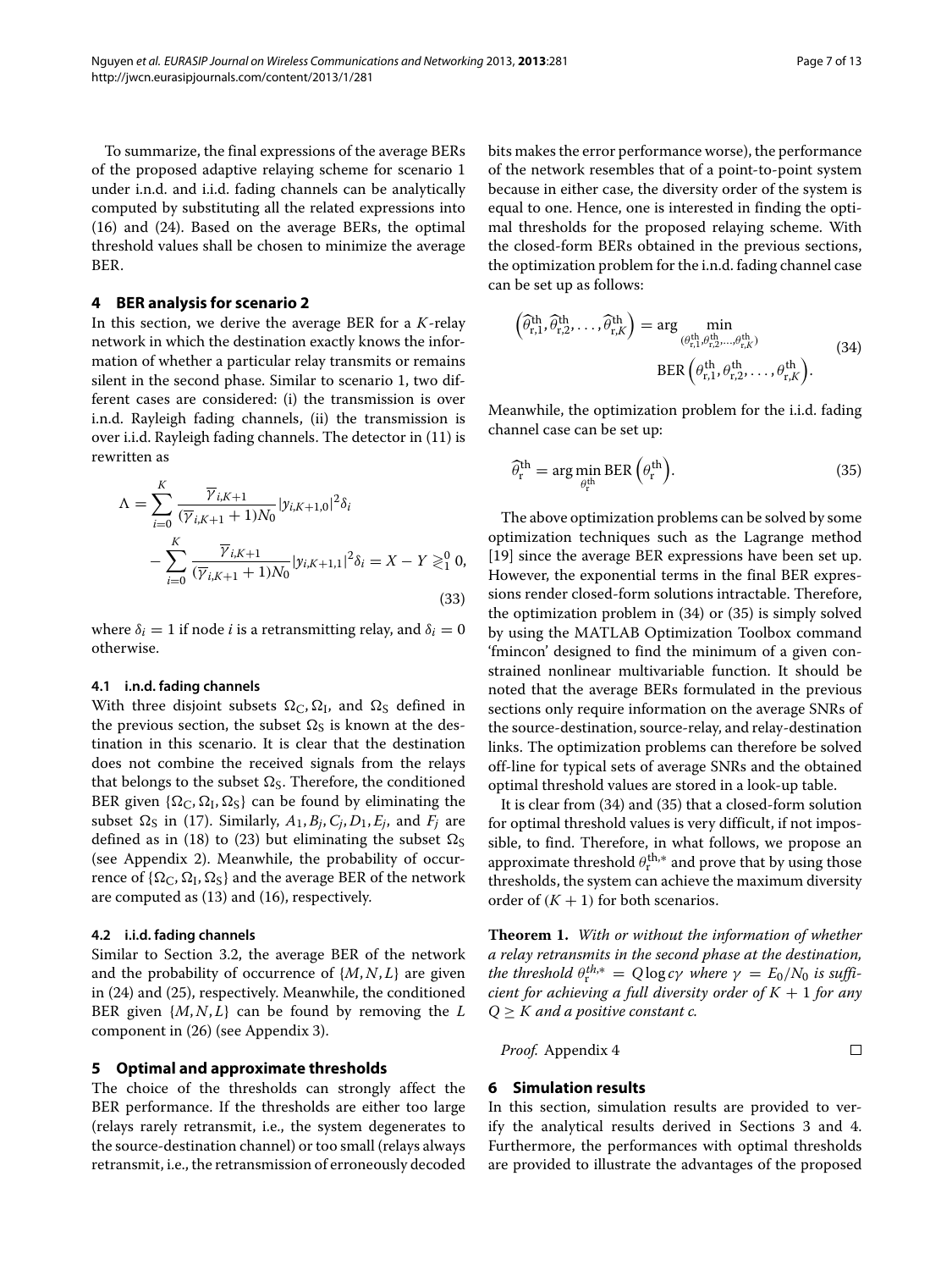scheme compared to other existing schemes. In all simulations, the noise components at the destination and relays are modeled as i.i.d. CN *(*0, 1*)* random variables.

Figures [3](#page-7-1) and [4](#page-7-2) plot the average BERs at the destination for two scenarios and under different channel conditions. Specifically, the thresholds are arbitrarily chosen as  $\{\theta_{\rm r,1}^{\rm th} =$  $\theta_{\text{r,2}}^{\text{th}} = \theta_{\text{r,3}}^{\text{th}} = 2$ } for the three-relay network with scenario 1 in Figure [3,](#page-7-1) while they are set as  $\{\theta_{r,1}^{th} = \theta_{r,2}^{th} = 2\}$  for the two-relay network with scenario 2 in Figure [4.](#page-7-2) The channel variance of the network is denoted by  $\sigma^2$  where  $\sigma^2 = [\sigma_{0,1}^2, \ldots, \sigma_{0,K}^2, \sigma_{0,K+1}^2, \sigma_{1,K+1}^2, \ldots, \sigma_{K,K+1}^2]$ . In both networks, the transmitted powers are set to be the same for the source and relays. The two figures clearly show that analytical results (shown in lines) and simulation results (shown as marker symbols) are identical, hence verifying our analysis in Sections [3](#page-3-0) and [4.](#page-6-0)

Next, Figures [5](#page-8-1) and [6](#page-8-2) present the comparative performances of the PL scheme, the two-threshold schemes in [\[17\]](#page-12-13), and the proposed scheme with scenarios 1 and 2, for the case of i.i.d. Rayleigh fading in a two-relay network. It should also be noted that the channel variances of all communication links are set to be  $\sigma^2 = [2 \ 2 \ 0.5 \ 1 \ 1]$ , i.e., the relays are nearby the source, for Figure [5](#page-8-1) and  $\sigma^2 = [2\ 2\ 1\ 20\ 20]$ , i.e., the relays are close to the destination, for Figure [6.](#page-8-2) The figures show that our proposed scheme outperforms the PL scheme. Since the relays in the PL scheme always decode and forward the received signals, they can induce error propagation, hence limiting the BER performance of the system. Meanwhile, the relays in our proposed schemes are designed to be adaptive, i.e., decode and forward the received signals only when the received signals are reliable, hence limiting the error propagation. The figures also confirm that the performance of

<span id="page-7-1"></span>



<span id="page-7-2"></span>the detector in [\[17\]](#page-12-13) is in-between the performances of the detectors of scenario 1 and scenario 2. When the relays place nearby the source as in Figure [5,](#page-8-1) i.e., the source-relay links are strong, the relays likely decodes and forwards the received signals. Hence, the BER performance of the proposed scheme of scenario 1 achieves that of the twothreshold scheme. However, the performance of scenario 1 is a little bit worse than that of the two-threshold scheme as illustrated in Figure [6](#page-8-2) when the relays are close to the destination, i.e, the source-relay links are poor. In this case, the relays likely remain silent in the second phase. It is also clear that the BER performance of scenario 2 is the best since the information of retransmitting relays is available at the destination. The figures also show that BER difference between scenario 1 and scenario 2 is not much since the detector of scenario 1 only adds noise components from silent relays to the final decision form. It also explains why the BERs of two scenarios have the same slope as observed in Figures [5](#page-8-1) and [6.](#page-8-2)

Finally, Figure [7](#page-8-3) illustrates the usefulness of the proposed scheme where three-relay and four-relay networks are considered. It is seen from Figure [7](#page-8-3) that the proposed scheme yields a much better BER performance than the PL scheme, especially at the high SNR region.

#### <span id="page-7-0"></span>**7 Conclusion**

The paper studied the BER performance of an adaptive decode-and-forward relaying scheme in noncoherent cooperative networks with  $K + 2$  nodes. BFSK is used to modulate the signals at both the source and the relays. The channels between any two nodes are Rayleigh fading. The studied scheme employs thresholds to select retransmitting relays. A relay decodes and retransmits if its decision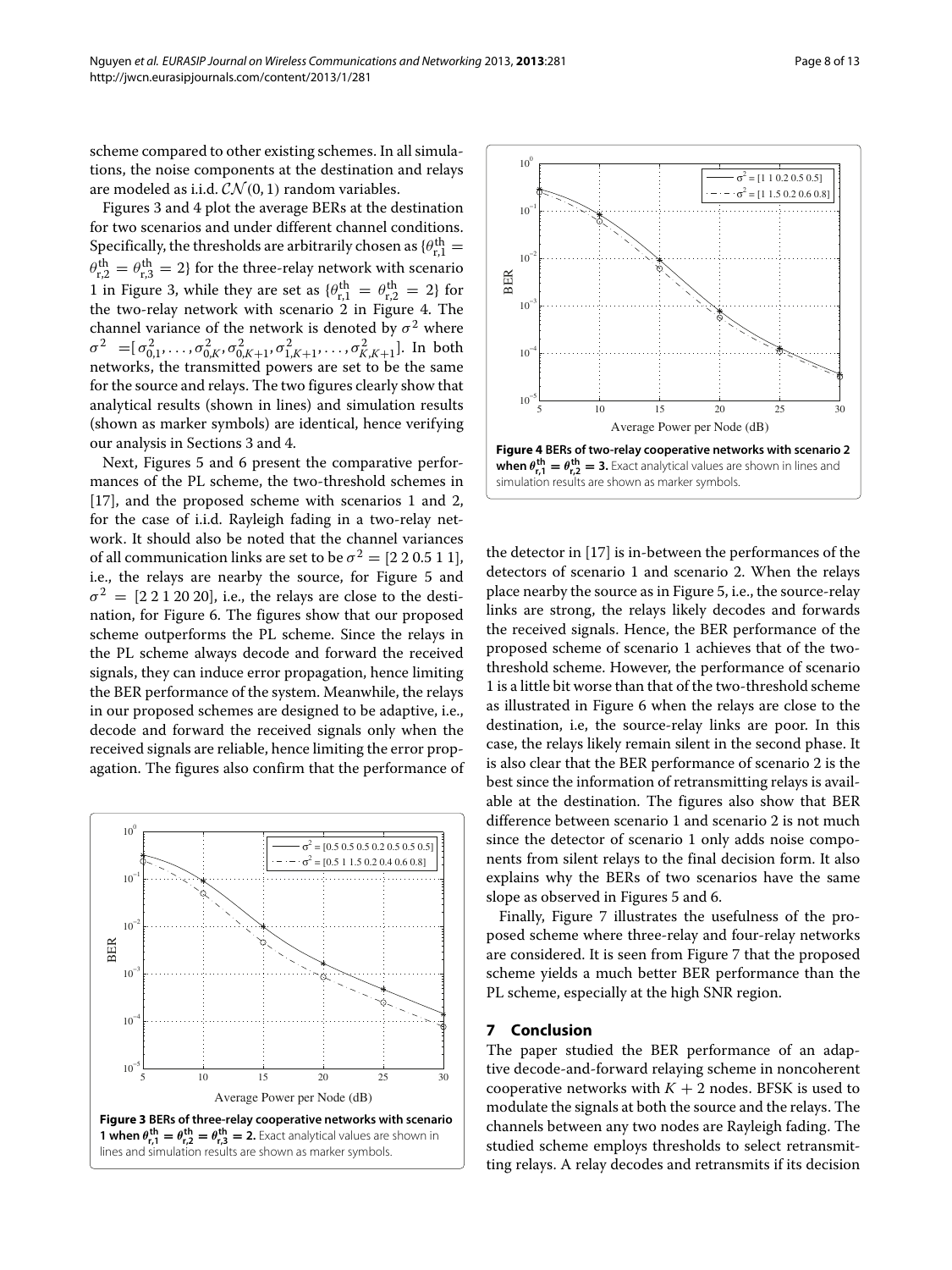

<span id="page-8-1"></span>variable is larger than the corresponding threshold. Otherwise it remains silent. The average BERs for *K*-relay networks with i.i.d. and i.n.d. Rayleigh fading channels are derived for two different scenarios. Optimal thresholds are chosen to minimize the average BER. The full diversity are verified with approximate thresholds. Simulation results were provided to corroborate the analysis. Performance comparison reveals that the proposed scheme improves the error performance significantly compared to the previous proposed PL scheme.

#### **Appendices**

# <span id="page-8-0"></span>**Appendix 1: conditional probability of error for case 1 of scenario 1**

We first review pdf and MGF of some related random variables. When the transmitted bit at node *i* is '0',

<span id="page-8-2"></span>



<span id="page-8-3"></span>the pdfs of two random variables  $Z_{i,K+1,0}$  and  $Z_{i,K+1,1}$ , defined as  $Z_{i,K+1,0} = \frac{\overline{y}_{i,K+1}}{\overline{y}_{i,K+1}+1} |y_{i,K+1,0}|^2$  and  $Z_{i,K+1,1} =$  $\frac{\overline{Y}_{i,K+1}}{\overline{Y}_{i,K+1}+1}$   $|y_{i,K+1,1}|^2$ , are given, respectively, by [\[17\]](#page-12-13)

$$
f_{Z_{i,K+1,0}}(x) = \frac{1}{\overline{\gamma}_{i,K+1}} e^{-x/\overline{\gamma}_{i,K+1}}
$$
(36)

$$
f_{Z_{i,K+1,1}}(x) = \frac{1 + \overline{\gamma}_{i,K+1}}{\overline{\gamma}_{i,K+1}} e^{-x(1 + \overline{\gamma}_{i,K+1})/\overline{\gamma}_{i,K+1}}
$$
(37)

So the MGFs<sup>3</sup> of  $Z_{i,K+1,0}$  and  $Z_{i,K+1,1}$  are derived, respectively, as

$$
M_{Z_{i,K+1,0}}(s) = \frac{1}{1 + \overline{\gamma}_{i,K+1}s}
$$
(38)

$$
M_{Z_{i,K+1,1}}(s) = \frac{1}{1 + \frac{\overline{\gamma}_{i,K+1}}{1 + \overline{\gamma}_{i,K+1}}s}
$$
(39)

Recall that  $\Omega_C$ ,  $\Omega_I$ , and  $\Omega_S$  are the sets of relays that forward a correct bit, an incorrect bit, and remain silent in the second phase, respectively. The MGFs of *X* and *Y* in [\(12\)](#page-4-4) are expressed, respectively,  $as<sup>4</sup>$ 

<span id="page-8-4"></span>
$$
M_X(s) = \left(1 + \overline{\gamma}_{0,K+1}s\right)^{-1} \prod_{i \in \Omega_C} \left(1 + \overline{\gamma}_{i,K+1}s\right)^{-1}
$$
  

$$
\prod_{i \in \Omega_I \cup \Omega_S} \left(1 + \frac{\overline{\gamma}_{i,K+1}}{1 + \overline{\gamma}_{i,K+1}}s\right)^{-1}
$$
(40)

<span id="page-8-5"></span>
$$
M_{Y}(s) = \left(1 + \frac{\overline{Y}_{0,K+1}}{1 + \overline{Y}_{0,K+1}}s\right)^{-1} \prod_{i \in \Omega_{I}} \left(1 + \overline{Y}_{i,K+1}s\right)^{-1}
$$

$$
\prod_{i \in \Omega_{C} \cup \Omega_{S}} \left(1 + \frac{\overline{Y}_{i,K+1}}{1 + \overline{Y}_{i,K+1}}s\right)^{-1}
$$
(41)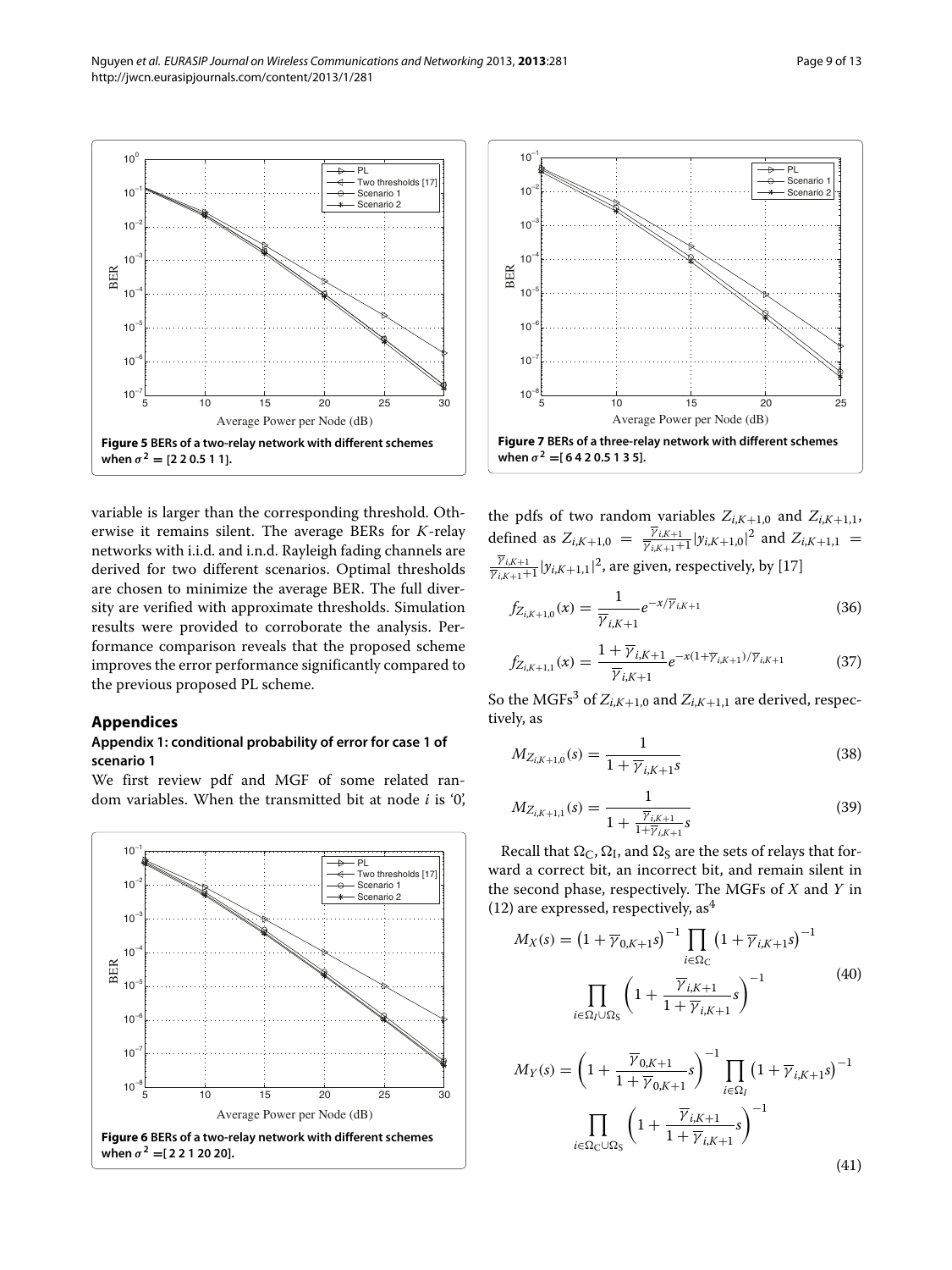Using partial fractions, [\(40\)](#page-8-4) and [\(41\)](#page-8-5) can be rewritten as

$$
M_X(s) = A_1 \left(1 + \overline{\gamma}_{0,K+1} s\right)^{-1} + \sum_{i \in \Omega_C} B_i \left(1 + \overline{\gamma}_{i,K+1} s\right)^{-1} + \sum_{i \in \Omega_1 \cup \Omega_S} C_i \left(1 + \frac{\overline{\gamma}_{i,K+1}}{1 + \overline{\gamma}_{i,K+1}} s\right)^{-1}
$$
\n(42)

$$
M_{Y}(s) = D_{1} \left( 1 + \frac{\overline{Y}_{i,K+1}}{1 + \overline{Y}_{i,K+1}} s \right)^{-1} + \sum_{i \in \Omega_{I}} E_{i} \left( 1 + \overline{Y}_{i,K+1} s \right)^{-i} + \sum_{i \in \Omega_{C} \cup \Omega_{S}} F_{i} \left( 1 + \frac{\overline{Y}_{i,K+1}}{1 + \overline{Y}_{i,K+1}} s \right)^{-1}
$$
\n(43)

where  $A_1$ ,  $B_j$ ,  $C_j$ ,  $D_1$ ,  $E_j$ , and  $F_j$  are defined in [\(18\)](#page-4-2) to [\(23\)](#page-5-1).

Taking the inverse Laplace transform of  $M_X(s)$  and  $M_Y(s)$ , the pdfs of *X* and *Y* are, respectively, as

$$
f_X(x) = \frac{A_1}{\overline{\gamma}_{0,K+1}} e^{-\frac{x}{\overline{\gamma}_{0,K+1}}} + \sum_{i \in \Omega_C} \frac{B_i}{\overline{\gamma}_{i,K+1}} e^{-\frac{x}{\overline{\gamma}_{i,K+1}}} + \sum_{i \in \Omega_1 \cup \Omega_S} \frac{C_i (1 + \overline{\gamma}_{i,K+1})}{\overline{\gamma}_{i,K+1}} e^{-\frac{x(1 + \overline{\gamma}_{i,K+1})}{\overline{\gamma}_{i,K+1}}} \tag{44}
$$

$$
f_{Y}(x) = \frac{D_{1}(1 + \overline{\gamma}_{0,K+1})}{\overline{\gamma}_{0,K+1}} e^{-\frac{x(1 + \overline{\gamma}_{0,K+1})}{\overline{\gamma}_{0,K+1}}} + \sum_{i \in \Omega_{I}} \frac{E_{i}}{\overline{\gamma}_{i,K+1}} e^{-\frac{x}{\overline{\gamma}_{i,K+1}}} + \sum_{i \in \Omega_{C} \cup \Omega_{S}} \frac{F_{i}(1 + \overline{\gamma}_{i,K+1})}{\overline{\gamma}_{i,K+1}} e^{-\frac{x(1 + \overline{\gamma}_{i,K+1})}{\overline{\gamma}_{i,K+1}}} \tag{45}
$$

Thus, the conditioned BER given  $\{\Omega_C, \Omega_I, \Omega_S\}$  can be computed as

<span id="page-9-1"></span>
$$
P(\varepsilon | \Omega_C, \Omega_I, \Omega_S) = P(X < Y)
$$
\n
$$
= \int_0^{+\infty} \left( \int_0^y f_X(x) \, dx \right) f_Y(y) \, dy. \tag{46}
$$

By performing the integrals in [\(46\)](#page-9-1), the conditioned BER given  $\{\Omega_C, \Omega_I, \Omega_S\}$  is found as in [\(17\)](#page-4-1).

# <span id="page-9-0"></span>**Appendix 2: conditional probability of error for case 1 of scenario 2**

Similar to Appendix [1,](#page-8-0) the conditioned BER given  $\{\Omega_C, \Omega_I, \Omega_S\}$  for case 1 of scenario 2 is found as

$$
P(\varepsilon|\Omega_{C},\Omega_{I},\Omega_{S}) = \frac{A_{1}D_{1}}{2+\overline{\gamma}_{0,K+1}} + \sum_{i\in\Omega_{C}} \frac{D_{1}B_{i}\overline{\gamma}_{0,K+1}}{(1+\overline{\gamma}_{0,K+1})\overline{\gamma}_{i,K+1} + \overline{\gamma}_{0,K+1}}
$$
  
+ 
$$
\sum_{i\in\Omega_{I}} \frac{D_{1}C_{i}\overline{\gamma}_{0,K+1}}{(1+\overline{\gamma}_{0,K+1})\overline{\gamma}_{i,K+1}}/(1+\overline{\gamma}_{i,K+1}) + \overline{\gamma}_{0,K+1}
$$
  
+ 
$$
\sum_{i\in\Omega_{I}} \frac{A_{1}E_{i}\overline{\gamma}_{i,K+1}}{\overline{\gamma}_{i,K+1} + \overline{\gamma}_{0,K+1}} + \sum_{i\in\Omega_{C}} \sum_{j\in\Omega_{I}} \frac{E_{j}B_{i}\overline{\gamma}_{j,K+1}}{\overline{\gamma}_{j,K+1} + \overline{\gamma}_{i,K+1}}
$$
  
+ 
$$
\sum_{i\in\Omega_{I}} \sum_{j\in\Omega_{I}} \frac{C_{i}E_{j}\overline{\gamma}_{j,K+1}}{(1+\overline{\gamma}_{i,K+1})\overline{\gamma}_{j,K+1} + \overline{\gamma}_{i,K+1}}
$$
  
+ 
$$
\sum_{i\in\Omega_{C}} \frac{A_{1}E_{i}\overline{\gamma}_{i,K+1}}{(1+\overline{\gamma}_{i,K+1})\overline{\gamma}_{0,K+1} + \overline{\gamma}_{i,K+1}}
$$
  
+ 
$$
\sum_{i\in\Omega_{C}} \sum_{j\in\Omega_{C}} \frac{B_{i}E_{j}\overline{\gamma}_{j,K+1}}{(1+\overline{\gamma}_{j,K+1})\overline{\gamma}_{i,K+1} + \overline{\gamma}_{j,K+1}}
$$
  
+ 
$$
\sum_{i\in\Omega_{I}} \sum_{j\in\Omega_{C}} \frac{C_{i}\overline{F_{j}\overline{\gamma}_{j,K+1}}(1+\overline{\gamma}_{i,K+1})}{(1+\overline{\gamma}_{j,K+1})\overline{\gamma}_{i,K+1} + \overline{\gamma}_{j,K+1}} (1+\overline{\gamma}_{i,K+1})}
$$
(47)

where

$$
A_{1} = \prod_{i \in \Omega_{C}} \left( 1 - \frac{\overline{\gamma}_{i,K+1}}{\overline{\gamma}_{0,K+1}} \right)^{-1} \prod_{i \in \Omega_{I}} \left( 1 - \frac{\overline{\gamma}_{i,K+1}}{(1 + \overline{\gamma}_{i,K+1}) \overline{\gamma}_{0,K+1}} \right)^{-1},
$$
\n(48)

$$
B_j = \left(1 - \frac{\overline{Y}_{0,K+1}}{\overline{Y}_{j,K+1}}\right)^{-1} \prod_{i \in \Omega_C, i \neq j} \left(1 - \frac{\overline{Y}_{i,K+1}}{\overline{Y}_{j,K+1}}\right)^{-1}
$$
  
 
$$
\times \prod_{i \in \Omega_I} \left(1 - \frac{\overline{Y}_{i,K+1}}{(1 + \overline{Y}_{i,K+1})\overline{Y}_{j,K+1}}s\right)^{-1}, \tag{49}
$$

$$
C_{j} = \left(1 - \frac{\overline{Y}_{0,K+1}(1 + \overline{Y}_{j,K+1})}{\overline{Y}_{j,K+1}}\right)^{-1}
$$
  
 
$$
\times \prod_{i \in \Omega_{C}} \left(1 - \frac{\overline{Y}_{i,K+1}(1 + \overline{Y}_{j,K+1})}{\overline{Y}_{j,K+1}}\right)^{-1}
$$
  
 
$$
\times \prod_{i \in \Omega_{I}, i \neq j} \left(1 - \frac{\overline{Y}_{i,K+1}(1 + \overline{Y}_{j,K+1})}{\overline{Y}_{j,K+1}(1 + \overline{Y}_{i,K+1})}\right)^{-1},
$$
 (50)

$$
D_1 = \prod_{i \in \Omega_1} \left( 1 - \frac{\overline{\gamma}_{i,K+1} (1 + \overline{\gamma}_{0,K+1})}{\overline{\gamma}_{0,K+1}} \right)^{-1}
$$
  
 
$$
\times \prod_{i \in \Omega_C} \left( 1 - \frac{\overline{\gamma}_{i,K+1} (1 + \overline{\gamma}_{0,K+1})}{\overline{\gamma}_{0,K+1} (1 + \overline{\gamma}_{i,K+1})} \right)^{-1},
$$
 (51)

$$
E_{j} = \left(1 - \frac{\overline{\gamma}_{0,K+1}}{\overline{\gamma}_{j,K+1}(1 + \overline{\gamma}_{0,K+1})}\right)^{-1} \prod_{i \in \Omega_{1}, i \neq j} \left(1 - \frac{\overline{\gamma}_{i,K+1}}{\overline{\gamma}_{j,K+1}}\right)^{-1} \times \prod_{i \in \Omega_{C}} \left(1 - \frac{\overline{\gamma}_{i,K+1}}{\overline{\gamma}_{j,K+1}(1 + \overline{\gamma}_{i,K+1})}\right)^{-1},
$$
\n(52)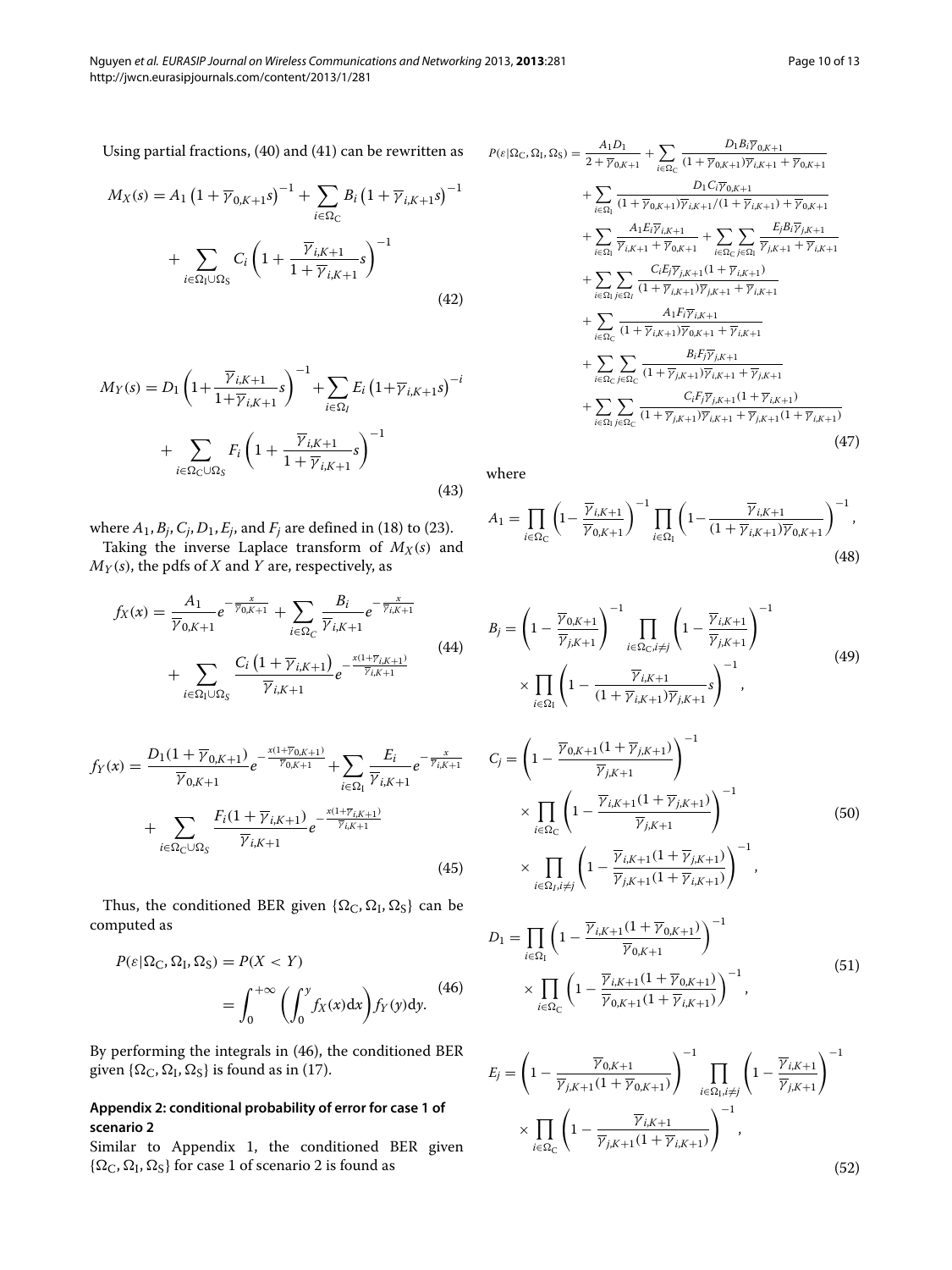$$
F_{j} = \left(1 - \frac{\overline{Y}_{0,K+1}(1 + \overline{\gamma}_{j,K+1})}{\overline{Y}_{j,K+1}(1 + \overline{Y}_{0,K+1})}\right)^{-1}
$$
  
 
$$
\times \prod_{i \in \Omega_{I}} \left(1 - \frac{\overline{Y}_{i,K+1}(1 + \overline{Y}_{j,K+1})}{\overline{Y}_{j,K+1}}\right)^{-1}
$$
  
 
$$
\times \prod_{i \in \Omega_{C}, i \neq j} \left(1 - \frac{\overline{Y}_{i,K+1}(1 + \overline{Y}_{j,K+1})}{\overline{Y}_{j,K+1}(1 + \overline{Y}_{i,K+1})}\right)^{-1}.
$$
 (53)

# <span id="page-10-0"></span>**Appendix 3: conditional probability of error for case 2 of scenario 2**

The conditioned BER given {*M*, *N*, *L*} for this case is found as

$$
P(\varepsilon|M,N,L) = \frac{A_1D_1}{2+\overline{\gamma}_0} + \sum_{i=1}^{M} B_i D_1 \left( 1 - \sum_{k=0}^{i-1} \frac{(1+\overline{\gamma}_0)\overline{\gamma}_0^k \overline{\gamma}_2}{(\overline{\gamma}_0 + (1+\overline{\gamma}_0)\overline{\gamma}_2)^{k+1}} \right) + \sum_{i=1}^{N} C_i D_1 \left( 1 - \sum_{k=0}^{i-1} \frac{(1+\overline{\gamma}_0)\overline{\gamma}_0^k \overline{\gamma}_2/(1+\overline{\gamma}_2)}{(\overline{\gamma}_0 + (1+\overline{\gamma}_0)\overline{\gamma}_2/(1+\overline{\gamma}_2))^{k+1}} \right) + \sum_{i=1}^{N} A_1 E_i \left( 1 - \left( \frac{\overline{\gamma}_0}{\overline{\gamma}_0 + \overline{\gamma}_2} \right)^i \right) + \sum_{j=1}^{N} \sum_{i=1}^{M} E_j B_i \left( 1 - \sum_{k=0}^{i-1} \frac{(k+j-1)!}{k!(j-1)!} \frac{1}{2^{k+j}} \right) + \sum_{j=1}^{N} \sum_{i=1}^{N} E_j C_i \left( 1 - \sum_{k=0}^{i-1} \frac{(k+j-1)!}{k!(j-1)!} \frac{(1+\overline{\gamma}_2)^k}{(2+\overline{\gamma}_2)^{k+j}} \right) + \sum_{i=1}^{M} A_1 F_i \left( 1 - \left( \frac{\overline{\gamma}_0}{\overline{\gamma}_0 + \overline{\gamma}_2/(1+\overline{\gamma}_2)} \right)^i \right) + \sum_{j=1}^{M} \sum_{i=1}^{M} F_j B_i \left( 1 - \sum_{k=0}^{i-1} \frac{(k+j-1)!}{k!(j-1)!} \frac{(1+\overline{\gamma}_2)^j}{(2+\overline{\gamma}_2)^{k+j}} \right) + \sum_{j=1}^{M} \sum_{i=1}^{N} F_j C_i \left( 1 - \sum_{k=0}^{i-1} \frac{(k+j-1)!}{k!(j-1)!} \frac{1}{2^{k+j}} \right)
$$
(54)

where

$$
A_1 = \left(1 - \frac{\overline{y}_2}{\overline{y}_0}\right)^{-M} \left(1 - \frac{\overline{y}_2}{\overline{y}_0(1 + \overline{y}_2)}\right)^{-N},\tag{55}
$$

$$
B_{i} = \frac{\overline{\gamma}_{2}^{i-M}}{(M-i)!} \frac{\partial^{M-i}}{\partial s^{M-i}} \left[ \left( 1 + \overline{\gamma}_{0} s \right)^{-1} \times \left( 1 + \frac{\overline{\gamma}_{2}}{1 + \overline{\gamma}_{2}} s \right)^{-N} \right]_{s=-1/\overline{\gamma}_{2}},
$$
\n(56)

$$
C_i = \frac{\overline{\gamma}_2^{i-N}}{(N-i)!} \frac{\partial^{N-i}}{\partial s^{N-i}} \left[ \left( 1 + \overline{\gamma}_0 s \right)^{-1} \times \left( 1 + \overline{\gamma}_2 s \right)^{-M} \right]_{s = -(1 + \overline{\gamma}_2)/\overline{\gamma}_2},
$$
\n
$$
(57)
$$

$$
D_1 = \left(1 + \frac{\overline{\gamma}_2(1+\overline{\gamma}_0)}{\overline{\gamma}_0}s\right)^{-N} \left(1 + \frac{\overline{\gamma}_2(1+\overline{\gamma}_0)}{\overline{\gamma}_0(1+\overline{\gamma}_2)}s\right)^{-M},\tag{58}
$$

$$
E_{i} = \frac{\overline{\gamma}_{2}^{i-N}}{(N-i)!} \frac{\partial^{N-i}}{\partial s^{N-i}} \left[ \left( 1 + \frac{\overline{\gamma}_{0}}{1 + \overline{\gamma}_{0}} s \right)^{-1} \times \left( 1 + \frac{\overline{\gamma}_{2}}{1 + \overline{\gamma}_{2}} s \right)^{-M} \right]_{s=-1/\overline{\gamma}_{2}},
$$
  
\n
$$
F_{i} = \frac{\overline{\gamma}_{2}^{i-M}}{(M-i)!} \frac{\partial^{M+L-i}}{\partial s^{M-i}} \left[ \left( 1 + \frac{\overline{\gamma}_{0}}{1 + \overline{\gamma}_{0}} s \right)^{-1} \times \left( 1 + \overline{\gamma}_{2} s \right)^{-N} \right]
$$
(60)  
\n
$$
\times \left( 1 + \overline{\gamma}_{2} s \right)^{-N}
$$

*s*=−*(*1+*γ* <sup>2</sup>*)/γ* <sup>2</sup>

.

# <span id="page-10-1"></span>**Appendix 4: proof of theorem 1**

To simplify our derivation, we consider the i.i.d. case for both scenarios. Generalization of the analysis to the networks with arbitrary qualities of source-relay and relaydestination links is straightforward and thus omitted. In what follows, the events that no relay retransmits and at least one relay retransmits in the second phase are parameterized by  $\Theta = 1$  and  $\Theta = 2$ , respectively. The average BER of the network with a given threshold  $\theta_{\rm r}^{\rm th}$  can be written as

$$
BER\left(\theta_r^{\text{th}}\right) = \sum_{i=1}^{2} P(\varepsilon, \Theta = i)
$$
\n(61)

where  $P(\varepsilon, \Theta = i)$  is the average BER at the destination in the case  $\Theta = i$ .

We verify *Theorem 1* for scenario 2 first. Obviously  $P(\varepsilon, \Theta = 1)$  can be calculated as follows:

$$
P(\varepsilon, \Theta = 1) = \frac{1}{2 + \overline{\gamma}_0} \left( I_1(\theta^{\text{th}}, \overline{\gamma}_1) \right)^K.
$$
 (62)

Since  $\theta_{\rm r}^{\rm th} = Q \log c \gamma$  and

$$
\lim_{\overline{\gamma}_1 \to \infty} \frac{1 - \left(\frac{1}{c\overline{\gamma}}\right)^{\frac{Q}{1+\overline{\gamma}_1}}}{\log(\overline{\gamma})/\overline{\gamma}} = Q\frac{\overline{\gamma}_1}{\overline{\gamma}} = Q\sigma_1^2,\tag{63}
$$

one has<sup>5</sup>

$$
P(\varepsilon, \Theta = 1) = \frac{1}{(2 + \overline{\gamma}_0)} \left\{ \frac{1}{(2 + \overline{\gamma}_1)} \left( (1 + \overline{\gamma}_1) \times \left[ 1 - \left( \frac{1}{c\overline{\gamma}} \right)^{\frac{Q}{1 + \overline{\gamma}_1}} \right] + 1 - \left( \frac{1}{c\overline{\gamma}} \right)^Q \right) \right\}^K
$$

$$
\approx \left[ 1 - \left( \frac{1}{c\overline{\gamma}} \right)^{\frac{Q}{1 + \overline{\gamma}_1}} \right] + 1 - \left( \frac{1}{c\overline{\gamma}} \right)^Q \right\}^K
$$

$$
\triangleq \frac{\left( \log(\overline{\gamma}) \right)^K}{\overline{\gamma}^{K+1}}.
$$
(64)

On the other hand,  $P(\varepsilon, \Theta = 2)$  can be written as

$$
P(\varepsilon, \Theta = 2) = \sum_{i=1}^{K} P_{\Theta = 2}(\varepsilon | i) P_{\Theta = 2}(i),
$$
\n(65)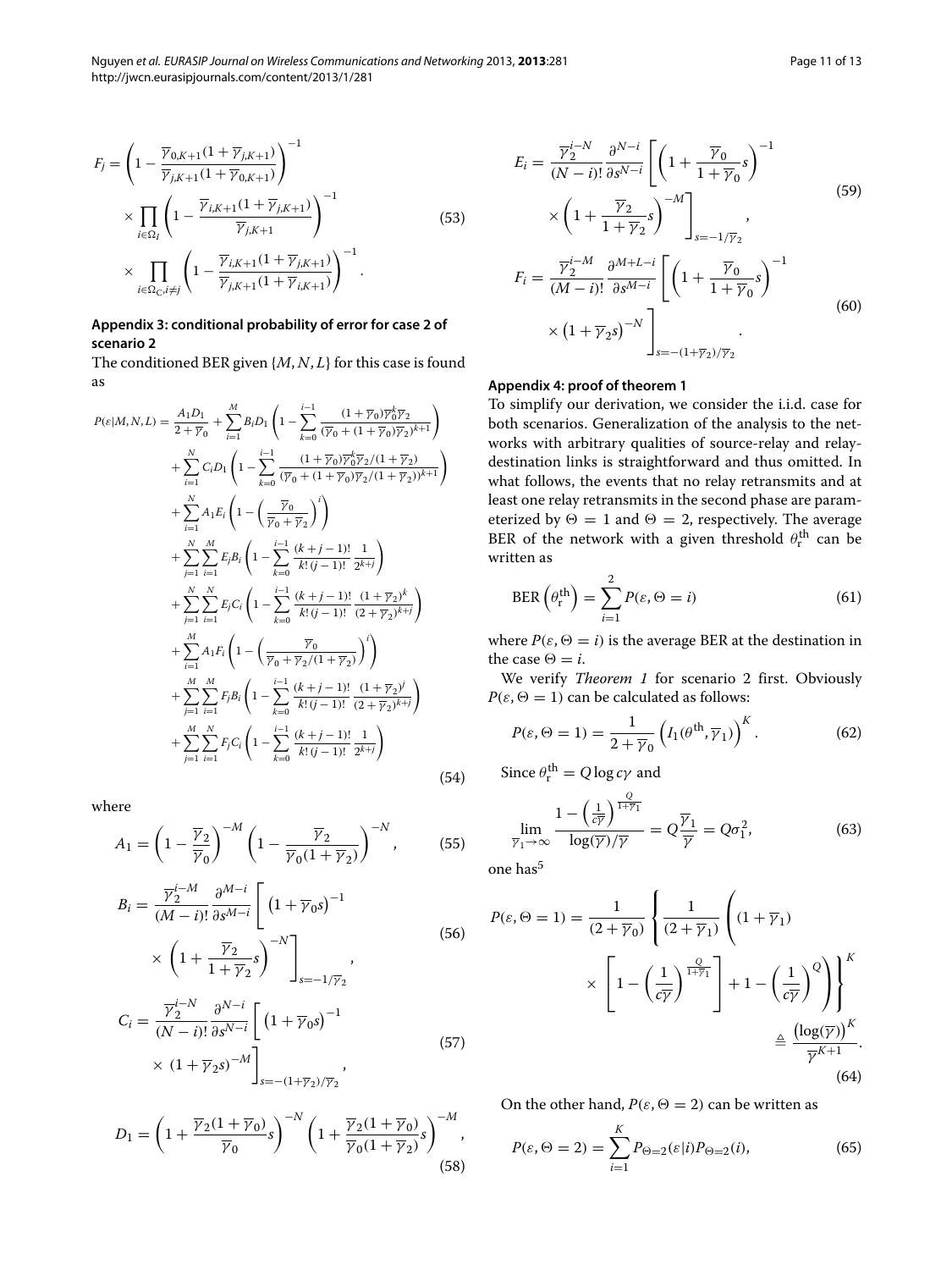where  $P_{\Theta=2}(\varepsilon|i)$  and  $P_{\Theta=2}(i)$  denote the conditioned BER and case probability for the case that there are *i* relays that transmit in the second phase. One has

$$
P_{\Theta=2}(i) = {K \choose i} \left( I_1(\theta^{\text{th}}, \overline{\gamma}_1) \right)^{K-i} \left( 1 - I_1(\theta^{\text{th}}, \overline{\gamma}_1) \right)^i
$$
  

$$
\leq {K \choose i} \left( I_1(\theta^{\text{th}}, \overline{\gamma}_1) \right)^{K-i} \triangleq \frac{\left( \log(\overline{\gamma}) \right)^{K-i}}{\overline{\gamma}^{K-i}}.
$$
 (66)

Furthermore,  $P_{\Theta=2}(\varepsilon|i)$  can be written as

$$
P_{\Theta=2}(\varepsilon|i) = \sum_{k=0}^{i} P_{\Theta=2,i}(\varepsilon|k) P_{\Theta=2,i}(k),\tag{67}
$$

where  $P_{\Theta=2,i}(\varepsilon|k)$  and  $P_{\Theta=2,i}(k)$  denote the conditioned BER and case probability for the case that in *i* retransmitting relays, *k* relays decode the signal correctly.  $P_{\Theta=2}(\varepsilon|i)$ can be upper-bound as

$$
P_{\Theta=2}(\varepsilon|i) \le \sum_{k=1}^{i} P_{\Theta=2,i}(k) + P_{\Theta=2,i}(\varepsilon|k=i) \tag{68}
$$

Note that  $P_{\Theta=2,i}(\varepsilon|k=i)$  is the probability of error when all *i* retransmitting relays decode the signal correctly, thus

$$
P_{\Theta=2,i}(\varepsilon|k=i) = \left(\frac{1}{2+\overline{\gamma}_2}\right)^{i+1} \triangleq \left(\frac{1}{\overline{\gamma}}\right)^{i+1} \tag{69}
$$

and

$$
P_{\Theta=2,i}(k) = \binom{i}{k} \left( I_2(\theta^{\text{th}}, \overline{\gamma}_2) \right)^{i-k} \triangleq \frac{1}{\overline{\gamma}^{Q+1}}.
$$
 (70)

In summary, the average BER of the network is upper bounded on

$$
BER (\theta_{th}) \leq \frac{\left(\log(\overline{\gamma})\right)^K}{\overline{\gamma}^{K+1}} + \sum_{i=1}^K \frac{\left(\log(\overline{\gamma})\right)^{K-i}}{\overline{\gamma}^{K-i}} \times \left(\sum_{k=1}^i \left(\frac{1}{\overline{\gamma}^{Q+1}}\right)^{i-k} + \left(\frac{1}{\overline{\gamma}}\right)^{i+1}\right) \qquad (71)
$$

$$
\triangleq \frac{\left(\log(\overline{\gamma})\right)^K}{\overline{\gamma}^{K+1}}
$$

where  $Q \geq K$ .

When  $\bar{\gamma}$  approaches infinity, one can ignore the term log  $\gamma$ . Thus, the diversity order of  $(K + 1)$  can be achieved when  $Q > K$ , and the proof is complete with scenario 2. Now, we continue with scenario 1. The derivation of  $P(\varepsilon, \Theta = 2)$  in scenario 1 is similar to that in scenario 2, i.e.,  $P(\varepsilon,\Theta=2)\approx \frac{(\log(\overline{\gamma}))^{K}}{\overline{\gamma}^{K+1}}.$  Hence, we need to prove that when  $\gamma \to \infty$ ,  $P(\varepsilon, \vec{\Theta} = 1)$  has a diversity order of  $K + 1$ for scenario 1.

Recall that the case  $\Theta = 1$  happens when no relay retransmits in the second phase. Therefore, the conditional BER given  $\Theta = 1$  can be computed by applying [\(26\)](#page-5-4) with  $M = N = 0$  and  $L = K$ . We thus obtain

$$
P(\varepsilon | \Theta = 1) = \frac{A_1 D_1}{2 + \overline{\gamma}_0} + \sum_{i=1}^{L} C_i D_1
$$
  
 
$$
\times \left[ 1 - \sum_{k=0}^{i-1} \frac{(1 + \overline{\gamma}_0) \overline{\gamma}_0^k \overline{\gamma}_2 / (1 + \overline{\gamma}_2)}{(\overline{\gamma}_0 + (1 + \overline{\gamma}_0) \overline{\gamma}_2 / (1 + \overline{\gamma}_2))^{k+1}} \right]
$$
  
 
$$
+ \sum_{i=1}^{L} A_1 F_i \left[ 1 - \left( \frac{\overline{\gamma}_0}{\overline{\gamma}_0 + \overline{\gamma}_2 / (1 + \overline{\gamma}_2)} \right)^i \right]
$$
  
 
$$
+ \sum_{j=1}^{L} \sum_{i=1}^{L} F_j C_i \left[ 1 - \sum_{k=0}^{i-1} \frac{(k+j-1)!}{k! (j-1)!} \frac{1}{2^{k+j}} \right]
$$
(72)

When  $\overline{\gamma} \rightarrow \infty$ , one verifies that then  $A_1 \triangleq 1, C_i \triangleq$  $\overline{\gamma}^{i-L-1}, D_1 \triangleq 1, F_i \triangleq \overline{\gamma}^{i-L}, \text{so}$ 

$$
P(\varepsilon | \Theta = 1) \leq \underbrace{\frac{A_1 D_1}{2 + \overline{\gamma}_0}}_{\triangleq \overline{\gamma}^{-1}} + \underbrace{\sum_{i=1}^{L} C_i D_1}_{\triangleq \overline{\gamma}^{i-L-1}} + \sum_{i=1}^{L} \underbrace{A_1 F_i}_{\triangleq \overline{\gamma}^{i-L}} + \underbrace{\sum_{i=1}^{L} \left(1 - \left(\frac{\overline{\gamma}_0}{\overline{\gamma}_0 + \overline{\gamma}_2 / (1 + \overline{\gamma}_2)}\right)^i\right]}_{\triangleq \overline{\gamma}^{-1}} \quad (73)
$$
\n
$$
+ \sum_{j=1}^{L} \sum_{i=1}^{L} \underbrace{F_j C_i}_{\triangleq \gamma^{2i-2L-1}} \triangleq \overline{\gamma}^{-1}
$$

Similarly, the probability of occurrence  $\Theta = 1$  can be computed by applying [\(13\)](#page-4-3) and becomes

$$
P(\varepsilon | \Theta = 1) \triangleq \left(\frac{\log(\overline{\gamma})}{\overline{\gamma}}\right)^K.
$$
 (74)

Hence,  $P(\varepsilon, \Theta = 1) \approx \frac{(\log(\overline{\gamma}))^{K}}{\overline{\gamma}^{K+1}}$ , so the theorem is proved.

#### **Competing interests**

The authors declare that they have no competing interests.

#### **Acknowledgements**

This research is funded by Vietnam National Foundation for Science and Technology Development (NAFOSTED) under grant number 102.04-2012.33.

#### **Author details**

<sup>1</sup> School of Engineering, Tan Tao University, Tan Duc E-city, Duc Hoa, Long An, Vietnam. 2Faculty of Electronics and Telecommunications, University of Science, Vietnam National University, Hochiminh City, Vietnam. 3Faculty of Electrical and Electronics Engineering, University of Technical Education, Ho Chi Minh City, Vietnam.